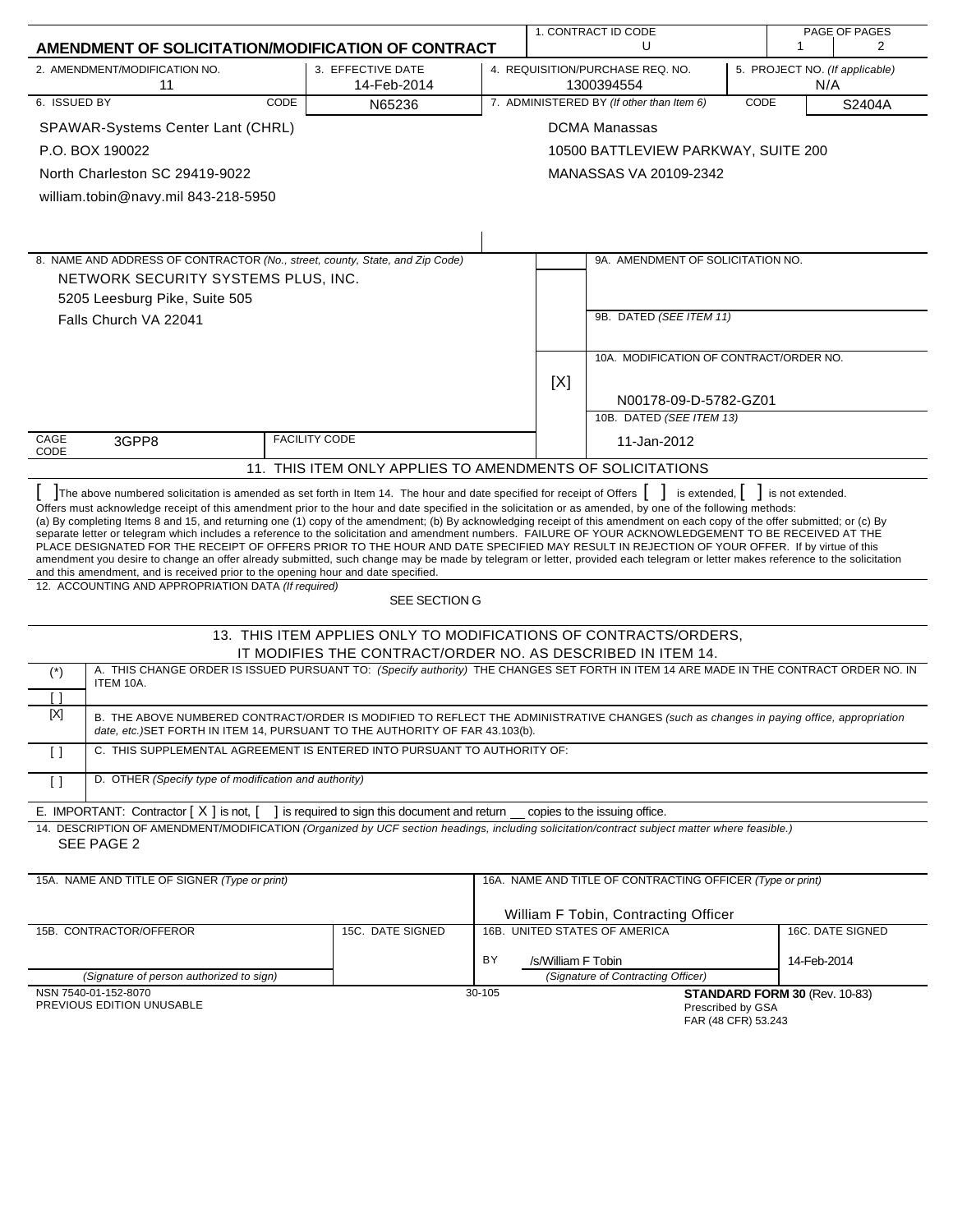| ' CONTRACT NO.        | `order no.<br><b>DELIVERY</b> | AMENDMENT/MODIFICATION NO. | <b>PAGE</b> | ' FINAL |
|-----------------------|-------------------------------|----------------------------|-------------|---------|
| 5782<br>N00178-09-D-5 | GZ01                          | . .                        | 2 of 2      |         |

# **GENERAL INFORMATION**

The purpose of this modification is to add funding... Accordingly, said Task Order is modified as follows: A conformed copy of this Task Order is attached to this modification for informational purposes only.

The Line of Accounting information is hereby changed as follows:

The total amount of funds obligated to the task is hereby increased from \$4,867,060.33 by \$150,000.00 to \$5,017,060.33.

| <b>CLIN/SLIN</b> | Type Of Fund                | From $(S)$ | By()       | To $($ )   |
|------------------|-----------------------------|------------|------------|------------|
| 400304           | Fund Type -<br><b>OTHER</b> | 0.00       | 150,000.00 | 150,000.00 |

The total value of the order is hereby increased from \$24,459,081.00 by \$0.00 to \$24,459,081.00.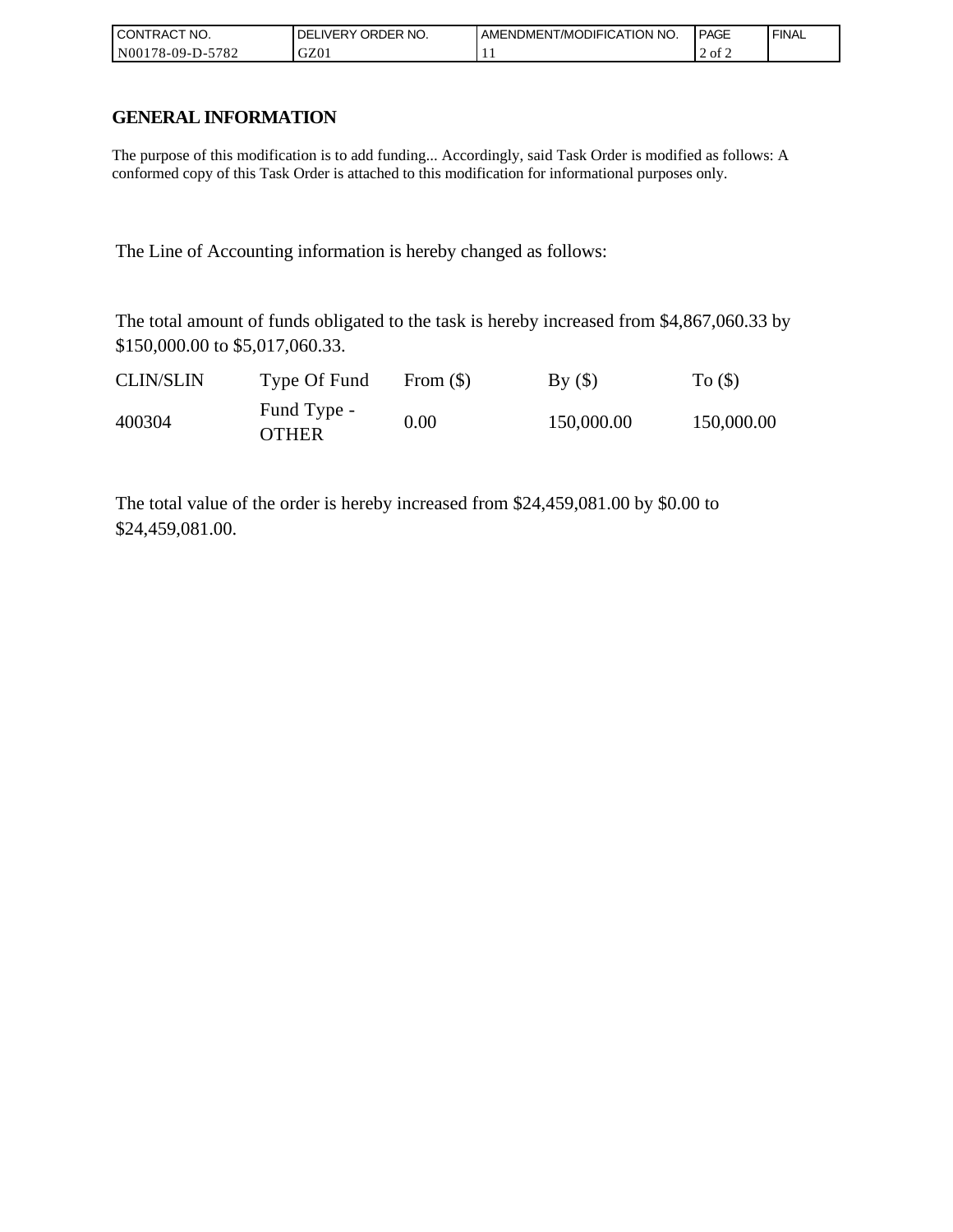| <b>CONTRACT NO.</b>  | NO.<br>ORDER<br><b>DELIVERY</b> | AMENDMENT/MODIFICATION NO. | <b>PAGE</b>                | ' FINAL |
|----------------------|---------------------------------|----------------------------|----------------------------|---------|
| N00178-09-D-<br>5782 | GZ01                            |                            | $\sim$ $\sim$ $\sim$<br>ΟĪ |         |

#### **SECTION B SUPPLIES OR SERVICES AND PRICES**

CLIN - SUPPLIES OR SERVICES For Cost Type Items: Item PSC Supplies/Services Qty Unit Est. Cost Fixed Fee CPFF ------ --- ----------------- ---- ---- --------------- --------------- -------------- 4001 R425 IA Support (Fund 1.0 LO \$7,328,169.00 \$319,542.00 \$7,647,711.00 Type - TBD) 400101 R425 ACRN:AA PR 1300239279 (Fund Type - OTHER) 400102 R425 ACRN:AB PR 1300286595 (Fund Type - OTHER) 4002 R425 IA Support (Fund 1.0 LO \$7,498,166.00 \$366,636.00 \$7,864,802.00 Type - TBD) 400201 R425 ACRN: AC PR: 1300298860 (Fund Type - OTHER) 400202 R425 ACRN: AF PR: 1300319971 (Fund Type - OTHER) 400203 R425 ACRN: AE PR: 1300332147 (Fund Type - OTHER) 400204 R425 ACRN: AG PR: 1300354996 (Fund Type - OTHER) 400205 R425 ACRN: AH PR: 1300354996 (Fund Type - OTHER) 4003 R425 IA Support (Fund 1.0 LO \$7,672,265.00 \$333,893.00 \$8,006,158.00 Type - TBD) 400301 R425 ACRN: AJ PR: 1300373150 (Fund Type - OTHER) 400302 R425 ACRN: AK PR: 1300373150 (Fund Type - OTHER)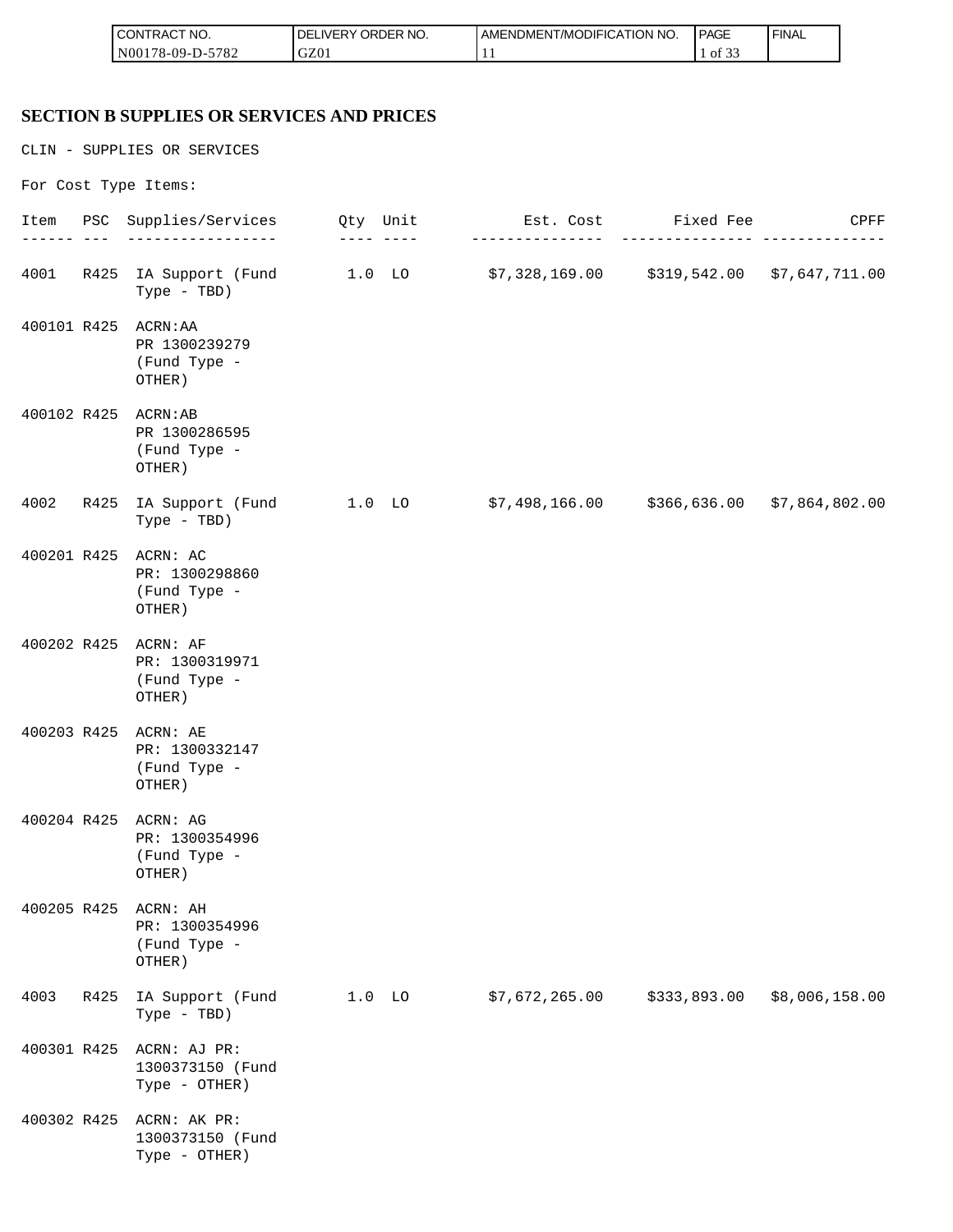|                |         | CONTRACT NO.                                                       | DELIVERY ORDER NO. |          | AMENDMENT/MODIFICATION NO. | PAGE         | <b>FINAL</b>                     |
|----------------|---------|--------------------------------------------------------------------|--------------------|----------|----------------------------|--------------|----------------------------------|
|                |         | N00178-09-D-5782                                                   | GZ01               |          | 11                         | 2 of 33      |                                  |
|                |         | 400303 R425 ACRN: AJ PR:<br>1300373150 (Fund                       |                    |          |                            |              |                                  |
| 400304 R425    |         | Type - OTHER)<br>ACRN: AM PR:<br>1300394554 (Fund<br>Type - OTHER) |                    |          |                            |              |                                  |
| 4004           | R425    | IA Support (Fund<br>Type - TBD)<br>Option                          |                    | $1.0$ LO | \$7,850,571.00             |              | $$341, 316.00$ $$8, 191, 887.00$ |
| 4005           | R425    | IA Support (Fund<br>Type - TBD)<br>Option                          |                    | $1.0$ LO | \$8,033,188.00             | \$348,911.00 | \$8,382,099.00                   |
| For ODC Items: |         |                                                                    |                    |          |                            |              |                                  |
|                | --- --- | Item PSC Supplies/Services Qty Unit                                | ---- ----          |          | Est. Cost                  |              |                                  |
| 6001           |         | R425 IA Support (Fund<br>Type - TBD)                               |                    | $1.0$ LO | \$313,470.00               |              |                                  |
| 600101 R425    |         | ACRN: AB<br>PR 1300286595<br>(Fund Type -<br>OTHER)                |                    |          |                            |              |                                  |
| 6002           | R425    | IA Support (Fund<br>Type - TBD)                                    | $1.0$ LO           |          | \$313,470.00               |              |                                  |
| 600201 R425    |         | ACRN: AC<br>PR: 1300298860<br>(Fund Type -<br>OTHER)               |                    |          |                            |              |                                  |
| 600202 R425    |         | ACRN: AH<br>PR: 1300354996<br>(Fund Type -<br>OTHER)               |                    |          |                            |              |                                  |
| 6003           | R425    | IA Support (Fund<br>Type - TBD)                                    |                    | $1.0$ LO | \$313,470.00               |              |                                  |
| 600301 R425    |         | ACRN: AJ PR:<br>1300373150 (Fund<br>Type - TBD)                    |                    |          |                            |              |                                  |
| 6004           | R425    | IA Support (Fund<br>Type - TBD)<br>Option                          |                    | $1.0$ LO | \$313,470.00               |              |                                  |
| 6005           | R425    | IA Support (Fund<br>Type - TBD)<br>Option                          |                    | $1.0$ LO | \$313,470.00               |              |                                  |

## 5252.216-9204 LEVEL OF EFFORT--FEE ADJUSTMENT FORMULA (MAR 1994)

(a) Subject to the provisions of the "Limitation of Cost" or "Limitation of Funds" clause (whichever is applicable to this contract), it is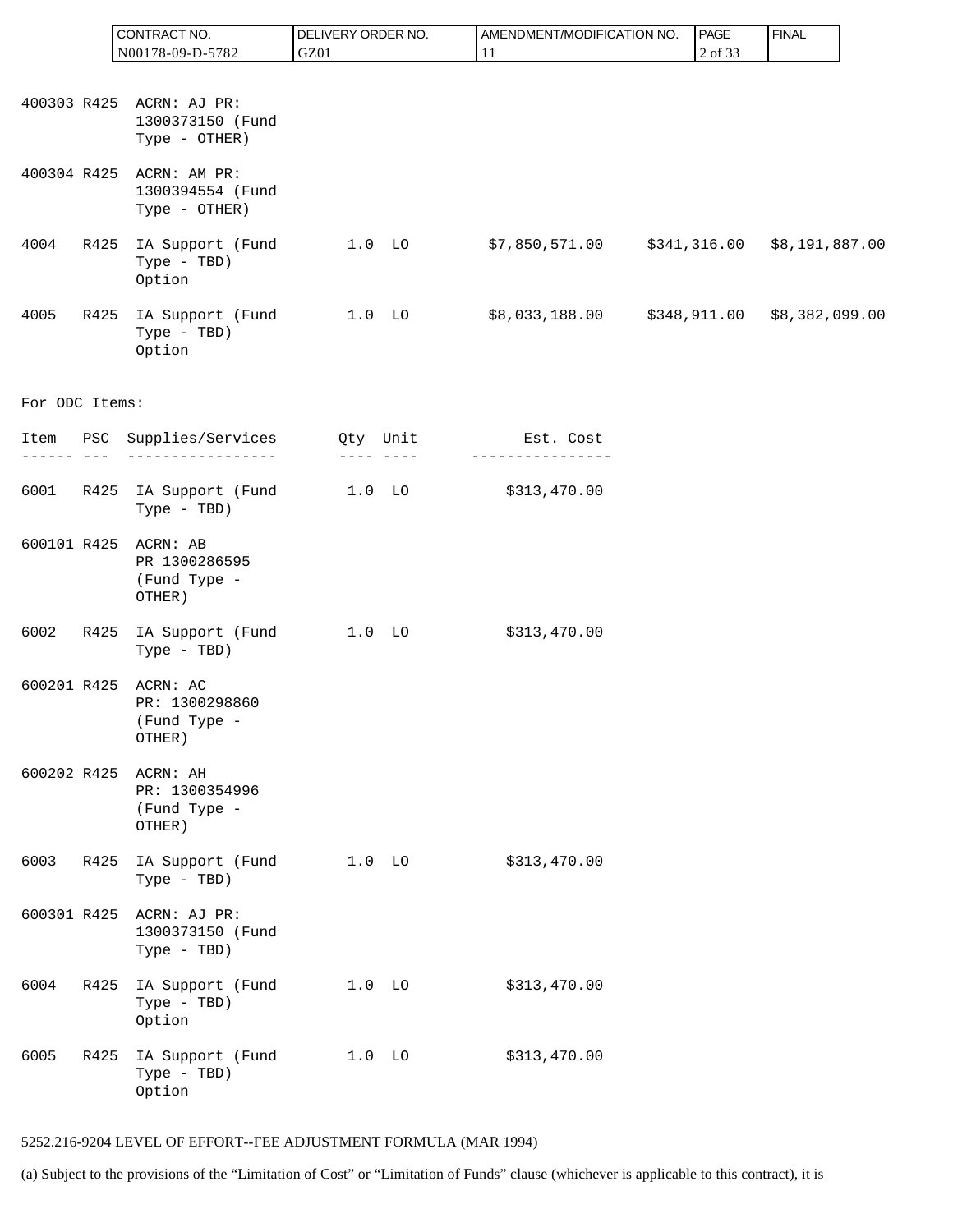| 'CONTRAC,<br>'NO.       | LIVERY ORDER NO.<br>DEI | <b>I AMENDMENT/MODIFICATION NO.</b> | <b>PAGE</b>              | ' FINAL |
|-------------------------|-------------------------|-------------------------------------|--------------------------|---------|
| 5782<br>$NO0178-09-D$ - | GZ01                    |                                     | $\sim$ $\sim$<br>of $3:$ |         |

hereby understood and agreed that the fixed fee is based upon the Contractor providing the following number of staff-hours of direct labor, hereinafter referred to as X, at the estimated cost and during the term of this contract specified elsewhere herein:

[Contractor shall insert number of estimated direct labor staff hours]

Total Staff-Hours (X)\* Total Prime Staff-Hours Fixed Fee\*\* \*(inclusive of Prime and any proposed Subcontractor(s))

Base Period \_\_\_\_\_\_\_\_\_ \_\_\_\_\_\_\_\_\_ \_\_\_\_\_\_\_ Option 1 \_\_\_\_\_\_\_\_\_ \_\_\_\_\_\_\_\_\_ \_\_\_\_\_\_\_ Option 2 \_\_\_\_\_\_\_\_\_ \_\_\_\_\_\_\_\_\_ \_\_\_\_\_\_\_ Option 3 \_\_\_\_\_\_\_\_\_ \_\_\_\_\_\_\_\_\_ \_\_\_\_\_\_\_ Option 4 \_\_\_\_\_\_\_\_\_ \_\_\_\_\_\_\_\_\_ \_\_\_\_\_\_\_ \*\*Contractor is to identify basis for fixed fee amount: \_\_\_ Prime Hours Only \_\_\_\_ Total Staff-Hours

The Contractor agrees to provide the total level of effort specified above in performance of work described in Sections "B" and "C" of this contract.

(b) Of the total staff-hours of direct labor set forth above, it is estimated that \_\_ staff-hours are competitive time (uncompensated overtime). Competitive time (uncompensated overtime) is defined as hours provided by personnel in excess of 40 hours per week without additional compensation for such excess work. All other effort is defined as compensated effort. If no amount is indicated in the first sentence of this paragraph, competitive time (uncompensated overtime) effort performed by the contractor shall not be counted in fulfillment of the level of effort obligations under this contract.

(c) Effort performed in fulfilling the total level of effort obligations specified above shall only include effort performed in direct support of this contract and shall not include time and effort expended on such things as local travel from an employee's residence to their usual work location, uncompensated effort while on travel status, truncated lunch periods, or other time and effort which does not have a specific and direct contribution to the tasks described in Section B.

(d) It is understood and agreed that various conditions may exist prior to or upon expiration of the term of the contract, with regard to the expenditure of labor staff-hours and/or costs thereunder which may require adjustment to the aggregate fixed fee. The following actions shall be dictated by the existence of said conditions:

(1) If the Contractor has provided not more than 105% of X or not less than 95% of X, within the estimated cost, and at the term of the contract, then the fee shall remain as set forth in Section B.

(2) If the Contractor has provided X-staff-hours, within the term, and has not exceeded the estimated cost then the Contracting Officer may require the Contractor to continue performance until the expiration of the term, or until the expenditure of the estimated cost of the contract except that, in the case of any items or tasks funded with O&MN funds, performance shall not extend beyond 30 September. In no event shall the Contractor be required to provide more than 105% of X within the term and estimated cost of this contract. The fee shall remain as set forth in Section B.

(3) If the Contractor expends the estimated cost of the contract, during the term of the contract and has provided less than X staff-hours, the Government may require the Contractor to continue performance, by providing cost growth funding, without adjusting the fixed fee, until such time as the Contractor has provided X staff-hours.

(4) If the Contracting Officer does not elect to exercise the Government's rights as set forth in paragraph  $(d)(2)$  and  $(d)(3)$  above, and the Contractor has not expended more than 95% of X staff-hours, the fixed fee shall be equitably adjusted downward to reflect the diminution of work. The total fee due the contractor shall be adjusted so as to be in direct proportion to the number of direct hours utilized in the same ration of fee to the estimated total hours then set forth in the contract.

(5) Nothing herein contained shall, in any way, abrogate the Contractor's responsibilities, and/or the Government's rights within the terms of the contract provision entitled "Limitation of Cost" or "Limitation of Funds" as they shall apply throughout the term of the contract, based upon the total amount of funding allotted to the contract during its specified term.

(e) Within 45 days after completion of the work under each separately identified period of performance hereunder, the Contractor shall submit the following information in writing to the Contracting Officer with copies to the cognizant Contract Administration Office and DCAA office to which vouchers are submitted:

(1) The total number of staff-hours of direct labor expended during the applicable period.

(2) A breakdown of this total showing the number of staff-hours expended in each direct labor classification and associated direct and indirect costs.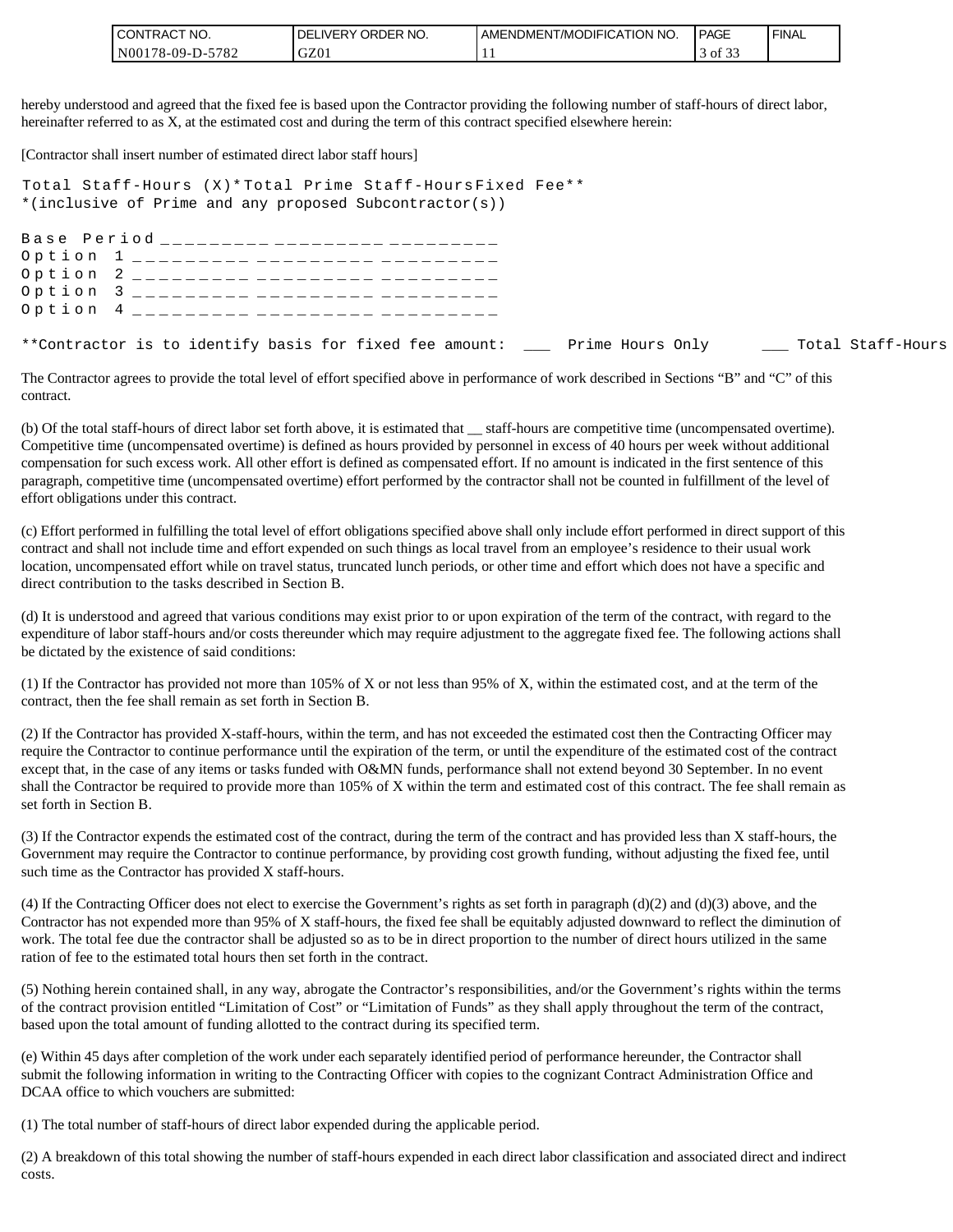| I CONTRACT NO.    | DELIVERY ORDER NO. | AMENDMENT/MODIFICATION NO. | <b>PAGE</b>                    | ' FINAL |
|-------------------|--------------------|----------------------------|--------------------------------|---------|
| IN00178-09-D-5782 | GZ01               |                            | $\sim$ $\sim$<br>$-4$ of $5$ . |         |

(3) A breakdown of other costs incurred.

(4) The Contractor's estimate of the total allowable cost incurred under the contract for the period.

In the case of a cost under-run, the Contractor shall submit the following information in addition to that required above:

(5) The amount by which the estimated cost of this contract may be reduced to recover excess funds and the total amount of staff-hours not expended, if any.

(6) A calculation of the appropriate fee reduction in accordance with this clause.

All submissions required by this paragraph shall separately identify subcontractor information, if any.

#### ADDITIONAL SLINS

Additional SLINs will be unilaterally created by the Contracting Officer during performance of this Task Order to accommodate the multiple types of funds that will be used under this order.

#### LIMITATION OF LIABILITY – INCREMENTAL FUNDING

CLINs 4001 & 6001 are incrementally funded and the amount currently available for payment hereunder is limited to \$305,000.00. It is estimated that these funds will cover the cost of performance through 10 January 2013. Subject to the provisions of the clause entitled "Limitation of Funds" (APR 94) (FAR 52.232-22) of the general provisions of this contract, no legal liability on the part of the Government for payment in excess of \$305,000.00 shall arise unless additional funds are made available and are incorporated as a modification to the delivery order.

| <b>CLIN</b>  | <b>CPFF</b>  | THIS ACTION      | <b>CUMULATIVE</b> | <b>BALANCE</b> |
|--------------|--------------|------------------|-------------------|----------------|
| 4001         | 7,647,711.00 | 270,000.00<br>S  | 295,000.00        | \$7,352,711.00 |
| 6001         | 313,470.00   | 10,000.00<br>\$  | 10,000.00         | 303,470.00     |
| <b>TOTAL</b> | 7,961,181.00 | 280,000.00<br>\$ | 305,000.00        | \$7,656,181.00 |

CLINs  $4002 \& 6002$  are incrementally funded and the amount currently available for payment hereunder is limited to \$2,622,844.34. It is estimated that these funds will cover the cost of performance through 10 September 2013. Subject to the provisions of the clause entitled "Limitation of Funds" (APR 94) (FAR 52.232-22) of the general provisions of this contract, no legal liability on the part of the Government for payment in excess of \$2,622,844.34 shall arise unless additional funds are made available and are incorporated as a modification to the delivery order.

| <b>CLIN</b>  | <b>CPFF</b>       | THIS ACTION | <b>CUMULATIVE</b> | <b>BALANCE</b>     |
|--------------|-------------------|-------------|-------------------|--------------------|
| 4002         | 7,864,802.00      | 0.00<br>S   | \$2,597,844.34    | 5,266,957.66<br>\$ |
| 6002         | 313,470.00        | 0.00<br>S   | 25,000.00<br>\$   | \$<br>288,470.00   |
| <b>TOTAL</b> | 8,178,272.00<br>Φ | 0.00        | 2,622,844.34      | 5,555,427.66<br>\$ |

CLINs 4003 & 6003 are incrementally funded and the amount currently available for payment hereunder is limited to \$2,089,215.99. It is estimated that these funds will cover the cost of performance through 10 September 2014. Subject to the provisions of the clause entitled "Limitation of Funds" (APR 94) (FAR 52.232-22) of the general provisions of this contract, no legal liability on the part of the Government for payment in excess of \$2,089,215.99 shall arise unless additional funds are made available and are incorporated as a modification to the delivery order.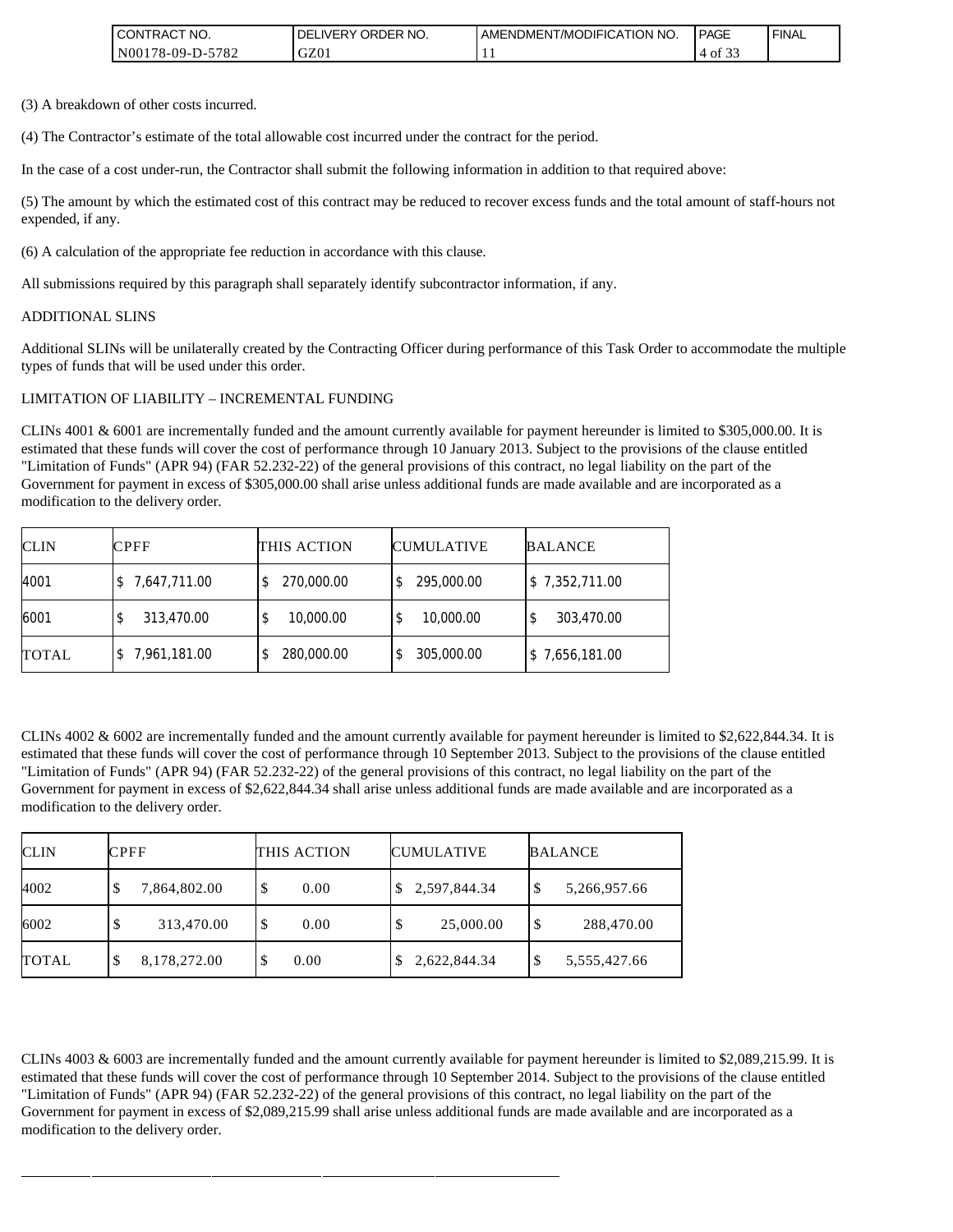| <b>CONTRACT</b><br>`NO.    | ORDER NO.<br>DEI<br>IVERY. | NT/MODIFICATION NO.<br><b>AMENDMENT</b> | <b>PAGE</b>                   | `FINA∟ |
|----------------------------|----------------------------|-----------------------------------------|-------------------------------|--------|
| 5782<br>N00178-09-D<br>$-$ | GZ01                       | . .                                     | $\sim$ $\sim$ $\sim$<br>of 33 |        |

| <b>CLIN</b>  | <b>CPFF</b>           | THIS ACTION | <b>CUMULATIVE</b>          | <b>BALANCE</b> |
|--------------|-----------------------|-------------|----------------------------|----------------|
| 4003         | 8,006,158.00          | 150,000.00  | 2,080,000.00               | 5,926,158.00   |
| 6003         | 313,470.00 $^{\circ}$ |             | 9.215.99                   | 304,254.01     |
| <b>TOTAL</b> | 8,319,628.00          |             | 150,000.00 \$ 2,089,215.99 | 6,230,412.01   |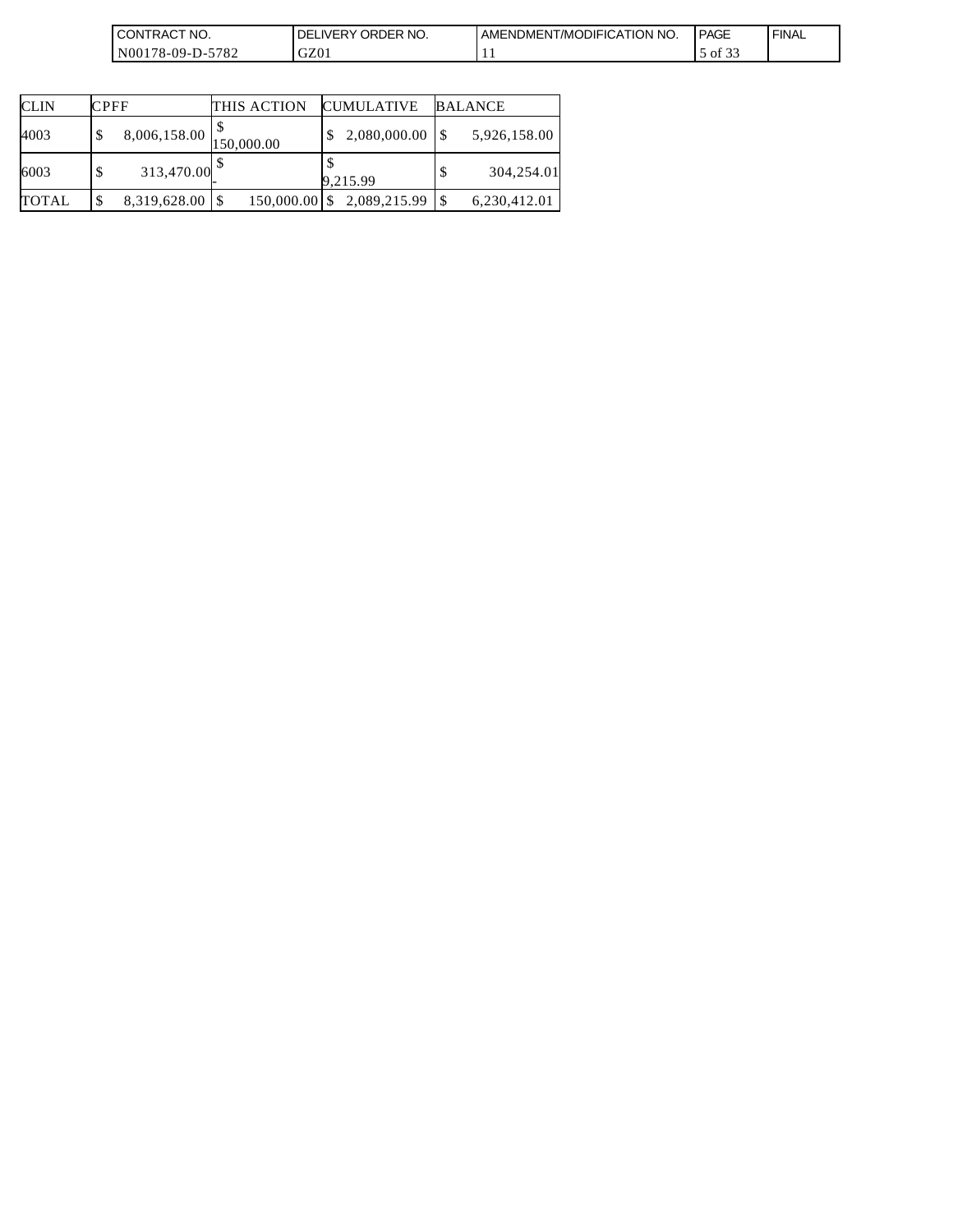| <b>CONTRACT NO.</b> | NO.<br>' ORDER<br><b>DELIVERY</b> | AMENDMENT/MODIFICATION NO. | <b>PAGE</b>                      | ' FINAL |
|---------------------|-----------------------------------|----------------------------|----------------------------------|---------|
| N00178-09-D-5782    | GZ01                              | . .                        | $\sim$ $\sim$<br>$\cdot$ 6 of 3. |         |

# **SECTION C DESCRIPTIONS AND SPECIFICATIONS**

C-302 SPECIFICATIONS/STATEMENT OF WORK (DEC 1998)

Work under this contract shall be performed in accordance with the following Performance Work Statement (PWS):

#### **Section C - Performance Work Statement (PWS)**

SPAWARSYSCEN-CHARLESTON, Code 582V0, Information Assurance (IA), IA Mitigation, Certification and Accreditation (C&A), and Information Assurance Vulnerability Management (IAVM)

## **1.0 INTRODUCTION**

The Space and Naval Warfare Systems Center (SPAWARSYSCEN) Atlantic; Network Security Implementation Branch, Code 582V0, is providing Network Security Engineering Support Services in support of Navy Medicine and Federal Health Systems as it pertains to information assurance for Navy Medicine's Military Treatment Facilities (MTF), Dental clinics worldwide, and Federal Health agencies.

## **2.0 BACKGROUND**

The task will support the continued Information Assurance initiatives within Navy Medicine and Federal Health agencies, and provide support to the Information Management and Information Technology (IM/IT) execution agent. SSC Atlantic will execute all aspects of Information Assurance for Navy Medicine and Federal Health agencies to ensure compliance with Federal, Department of Defense (DoD), and Department of Navy (DoN) regulations and policies.

## **3.0 SCOPE**

The objective of this Task Order is to provide support in the conduct of Information Assurance (IA), IA Mitigation, Certification and Accreditation (C&A), and Information Assurance Vulnerability Management (IAVM) to support the mission of Navy Medical and Federal Health systems at locations throughout the CONUS and OCONUS areas as well as incorporate the evaluation of the current IA and security posture of Navy Medical and Federal Health Systems facilities. The range of this support would span subject matter expertise to administrative support/graphic services with skill sets and experience that match Code 582V0's need to comply with and respond to requirements including current, updated program plans and documentation, current and accurate requirements definition, alternative approaches for fielding, migrating, staging and supporting systems, site management, adherence to standards, specifications and best practices, mitigation of risks, addressing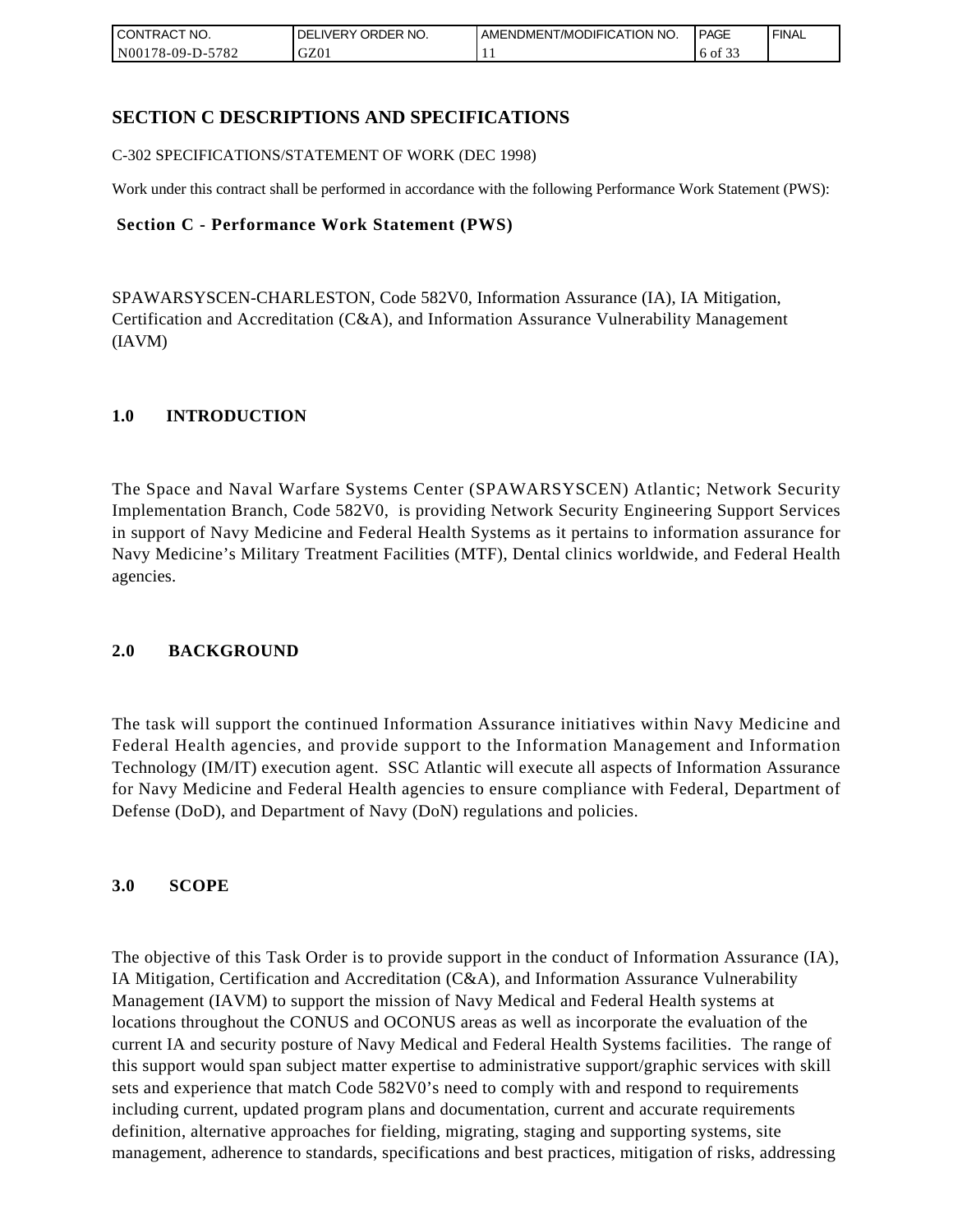| I CONTRACT NO.   | ORDER NO.<br><b>DELIVERY</b> | AMENDMENT/MODIFICATION NO. | PAGE                            | ' FINAL |
|------------------|------------------------------|----------------------------|---------------------------------|---------|
| N00178-09-D-5782 | GZ01                         |                            | $\sim$ $\sim$<br>ΟĪ<br><u>.</u> |         |

issues and performing all Program and Project functions necessary to achieve the strategic goalds and objectives of SPAWAR's customers.

# **4.0 PLACE OF PERFORMANCE**

Work shall be performed at the SPAWARSYSCEN, Atlantic and in each of the following location(s):

- a. Contractor's Facility
- b. Bethesda, MD
- c. San Diego, CA
- d. New Orleans, LA
- e. NH Camp Pendleton, Ocean Side, CA
- f. NH Oak Harbor, WA
- g. NH Corpus Christi, TX
- h. NH Rota, Spain
- i. NH Guam
- j. NH Guantanamo Bay (Cuba)
- k. NH Cherry Point, NC
- l. NH Bremeerton, (Washington)
- m. NH Lemoore, CA
- n. NH Sigonella, Italy
- o. NH Napes, Italy
- p. NH Okinawa, Japan
- q. NH Pensacola, FL
- r. NH 29 Palms, CA
- s. NNMC Bethesda, Maryland
- t. NH Yokosuka, Japan
- u. NAMRU Jakarta (Indonesia)
- v. NAMR:U Cairo (Egypt)
- w. NH Pearl Harbor (Honolulu)
- x. NAMRU Lima (Peru)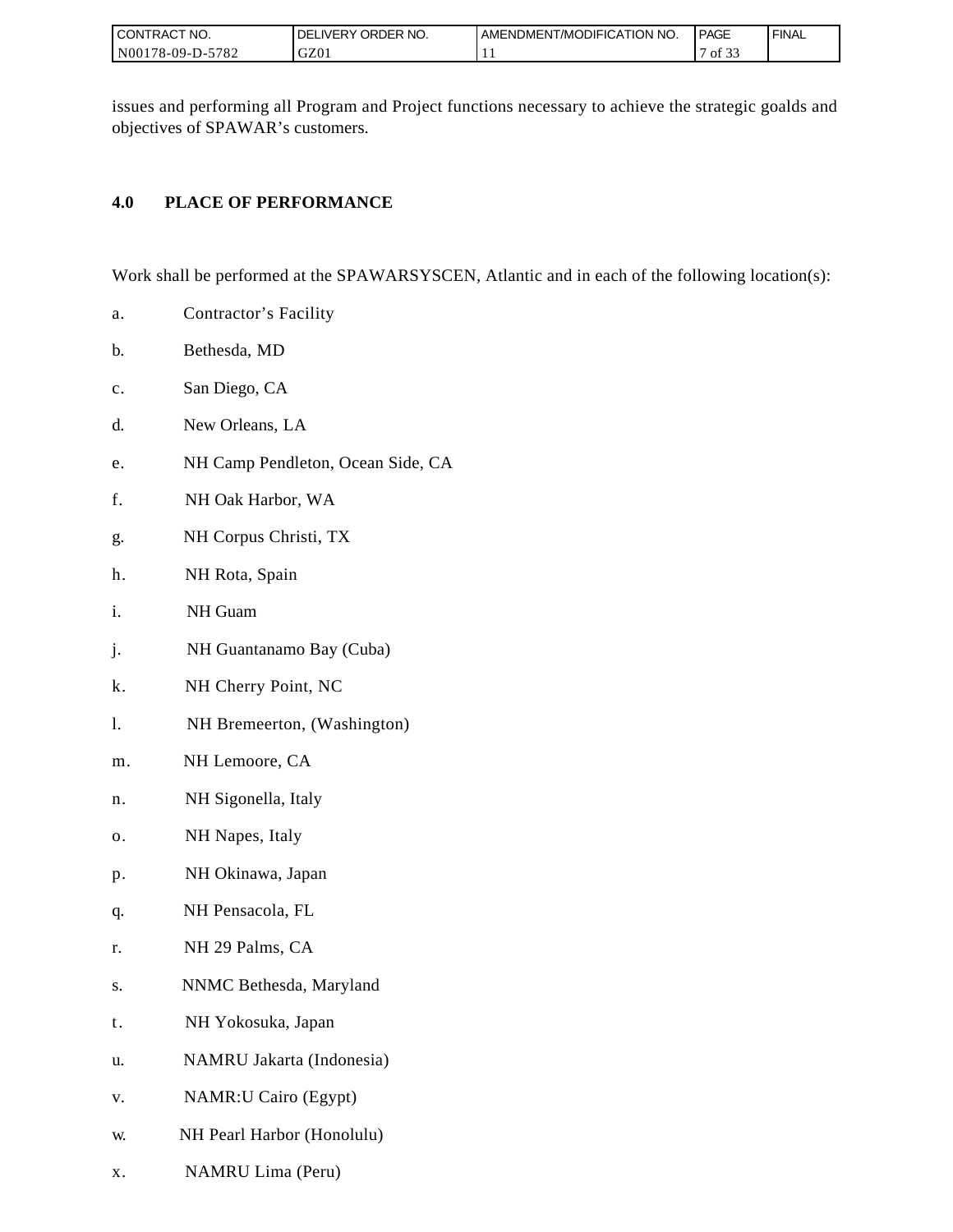| I CONTRACT NO.   | I DELIVERY ORDER NO. | AMENDMENT/MODIFICATION NO. | PAGE    | ' FINAL |
|------------------|----------------------|----------------------------|---------|---------|
| N00178-09-D-5782 | GZ01                 | . .                        | 8 of 33 |         |

## **5.0 APPLICABLE DIRECTIVES / REFERENCES**

The Contractor shall adhere to the following documents in accordance with paragraph 8.0, Performance Requirements.

| <b>Document Type</b> | No./Version | <b>Title</b>                  | Date           |
|----------------------|-------------|-------------------------------|----------------|
| DoD Directive        |             | <b>Information Assurance</b>  | $10-24-2002$   |
| 8500.1               |             | (IA)                          |                |
| DoD Instruction      |             | <b>Information Assurance</b>  | $2 - 6 - 2003$ |
| 8500.2               |             | (IA) Implementation for       |                |
|                      |             | Automated                     |                |
|                      |             | Information<br><b>Systems</b> |                |
| DoD Regulation       |             | DoD Personnel Security        | 1-1987         |
| 5200.2-R             |             | Program                       |                |
| <b>SECNAVINST</b>    |             | Department of the Navy        | 3/10/1999      |
| 5510.30A             |             | <b>Personnel Security</b>     |                |
|                      |             | Program                       |                |
| <b>SECNAVINST</b>    |             | Department of the Navy        | 3/17/1999      |
| 5510.36              |             | <b>Information Security</b>   |                |
|                      |             | Program (ISP)                 |                |

# **6.0 SECURITY and TRAINING SUPPORT**

SSC-A contractor personnel will have the appropriate clearances required for access to classified data as required. Prior to starting work on the task, SSC-A contractor personnel will have a minimum of an interim Secret Security Clearance granted by the Defense Industrial Security Clearance Office (DISCO) and will comply with IT access authorization requirements. In addition, SSC-A contractor personnel will possess the appropriate IT level of access for the required task and position assignment. SSC-A contractor personnel shall handle and safeguard any unclassified but sensitive and classified information in accordance with appropriate Department of Defense security regulations.

The Project Engineer shall determine if the appropriate IT Position Category has been assigned to the respective contractor personnel and inform the contractor of that determination based on the following criteria:

IT-1 Position - Positions in which the incumbent is responsible for the planning, direction, and implementation of a computer security program; major responsibility for the direction, planning and design of a computer system, including the hardware and software; or, can access a system during the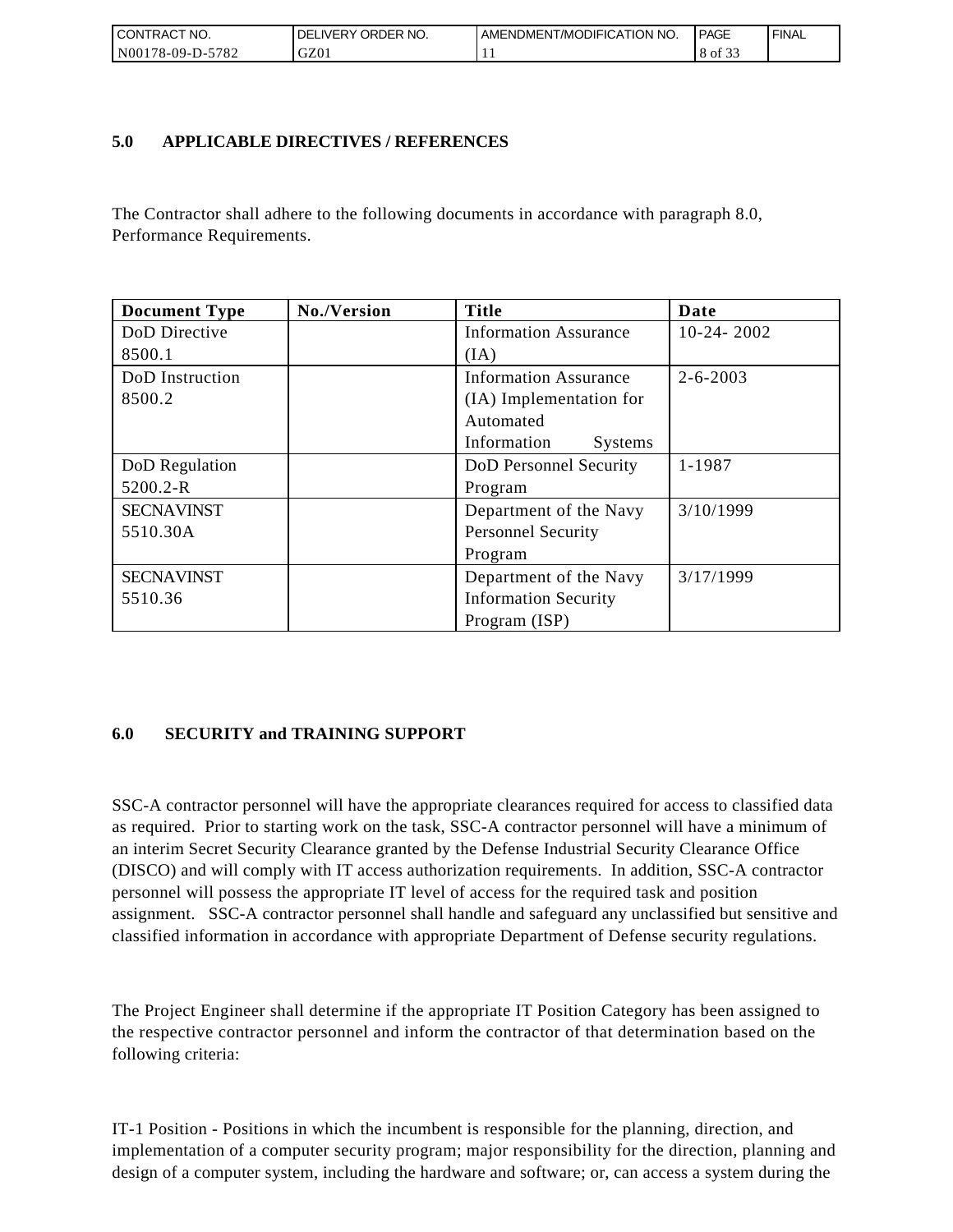| I CONTRACT NO.   | ' ORDER NO.<br>_IVERY<br>DELI | AMENDMENT/MODIFICATION NO. | <b>PAGE</b> | `FINAL |
|------------------|-------------------------------|----------------------------|-------------|--------|
| N00178-09-D-5782 | GZ01                          | . .                        | 9 of<br>. ٻ |        |

operation or maintenance in such a way, and with a relatively high risk for causing grave damage, or realize a significant personal gain. Personnel whose duties meet the criteria for IT-1 Position designation require a favorably adjudicated Single Scope Background Investigation (SSBI) or SSBI Periodic Reinvestigation (SSBI-PR). The SSBI or SSBI-PR shall be updated a minimum of every 5 years.

IT-II Position - Positions in which the incumbent is responsible for the direction, planning, design, operation, or maintenance of a computer system, and whose work is technically reviewed by a higher authority at the IT-II Position level to insure the integrity of the system. Personnel whose duties meet the criteria for an IT-II Position require a favorably adjudicated National Agency Check (NAC).

IT-III Position - All other positions involved in computer activities. Incumbent in this position has non-privileged access to one or more DoD information systems/applications or database to which they are authorized access. Personnel whose duties meet the criteria for an IT-III Position designation require a favorably adjudicated NAC.

Contractor's request for visit authorization shall be submitted in the appropriate format and coordinated with the SSC-C Project Office.

# **6.1 Personnel Common Access Card (CAC) and PKI Requirements**

SSC-A contractor personnel are required to obtain a Common Access Card (CAC) with PKI for access to Department of Defense facilities (CONUS and OCONUS) and websites. In addition, a hardware solution to securely read the card via a personal computer, and approved software for reading the CAC (ex. ActiveGold) is required.

# **6.2 Personnel Supporting Information Assurance (IA) functions**

In accordance with clause 252.239-7001, Contractor personnel supporting Information Assurance (IA) functions shall be appropriately trained and certified prior to being engaged in IA related work. IA Personnel shall be in full compliance with DoD 8570.01-M, Information Assurance Workforce Improvement Program (PWS ref 2.1.\$) and DoDD 8570.1, IA Training, Certification, and Workforce Management (PWS ref 2.1.\$). This includes personnel training being certified/accredited at the appropriate levels of IAT I-III and IAM I-III. This will be verified by the contracting officer who will ensure that contractor personnel are entered in to the Defense Eligibility Enrollment System (DEERS) or other appropriate database. The contractor shall also provide the requested mix of labor categories pertaining to IA applicable tasks as directed by the PCO or Task Order in support of IA training requirements. Contractor personnel not certified within 6 months of assignment of IA duties or who fails to maintain their certified status will not be permitted to carry out the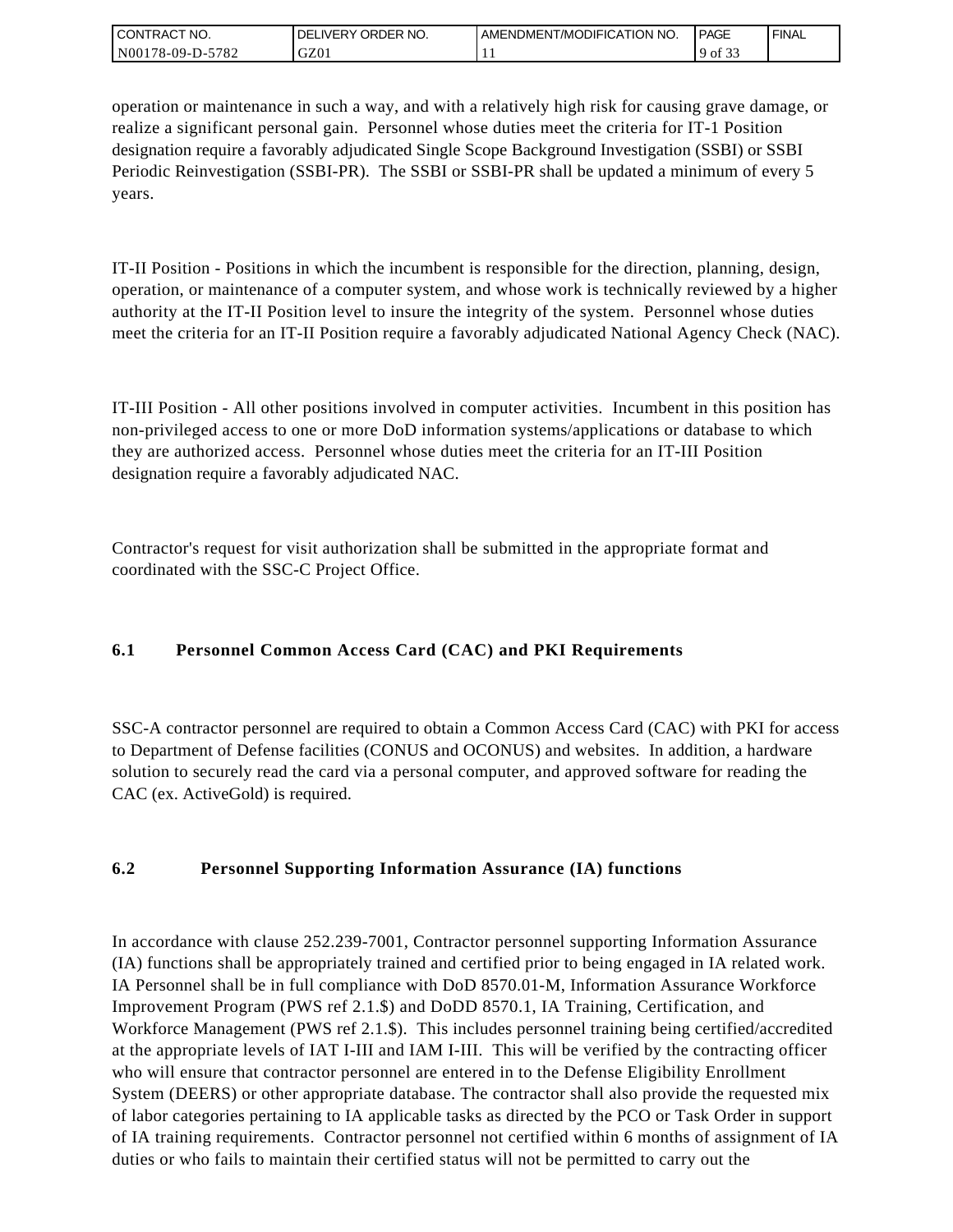| <b>CONTRACT NO.</b> | NO.<br>' ORDER<br><b>DELIVERY</b> | AMENDMENT/MODIFICATION NO. | <b>PAGE</b> | ' FINAL |
|---------------------|-----------------------------------|----------------------------|-------------|---------|
| N00178-09-D-5782    | GZ01                              | . .                        | 10 of 33    |         |

responsibilities of the position, and shall be replaced with personnel that meet the minimum certification requirements as mandated above.

# **7.0 CONTRACTING OFFICER'S REPRESENTATIVE (COR)**

The COR for this task order is Cinnamon Buelk, Code 58200, [cinnamon.buelk@navy.mil,](mailto:cinnamon.buelk@navy.mil) (843) 218-3810. The Project Engineer is Joe Henline, Code 582M1, joseph.henline@navy.mil, (843) 218-4364.

# **8.0 PERFORMANCE REQUIREMENTS**

The contractor shall provide support to SPAWARSYSCEN Atlantic in conducting Information Assurance (IA), IA Mitigation, Certification and Accreditation (C&A), and Information Assurance Vulnerability Management (IAVM) to support the mission of Navy Medical and Federal Health agencies at locations throughout the CONUS and OCONUS areas as well as incorporate the evaluation of the current IA and security posture of Navy Medical and Federal Health facilities in accordance with DoD 8500.1 and 8500.2. The contractor shall provide support to SPAWAR Atlantic in the conduct of Certification and Accreditation (C&A) efforts to support the mission of Navy Medical and Federal Health systems. The contractor shall also assist in prioritizing short and long term initiatives considering strategic planning alignment, budget, and available funding.

# **8.1 Sub-Task 1. Project Management Support**

8.1.1 The contractor shall provide support to SPAWAR Atlantic in the conduct of Information Assurance (IA), IA Mitigation, Certification and Accreditation (C&A), Navy Medicine Network Operations Center (NOC) and Information Assurance Vulnerability Management (IAVM).

8.1.2 The contractor shall appoint a program manager specifically charted with the responsibility of interfacing with the Government on all matters pertaining to this Performance Work Statement. The Program Manager shall direct the contractor's effort through the company's internal management system that shall provide project progress visibility to assure on-time completion of contract requirements. The contractor shall also use best industry practices including ISO/IEC 15288 for System life cycle processes and ISO/IEC 12207 for Software life cycle processes. This shall include providing technical program and project management support that will mitigate the risks to successful program and compliance with SSC Atlantic's Capability Maturity Model Integration (CMMI) Engineering Process Office (EPO) program. The contractor as part of a team will support projects at SPAWAR Atlantic at CMMI Level III. The contractor will be required to utilize the processes and procedures already established for the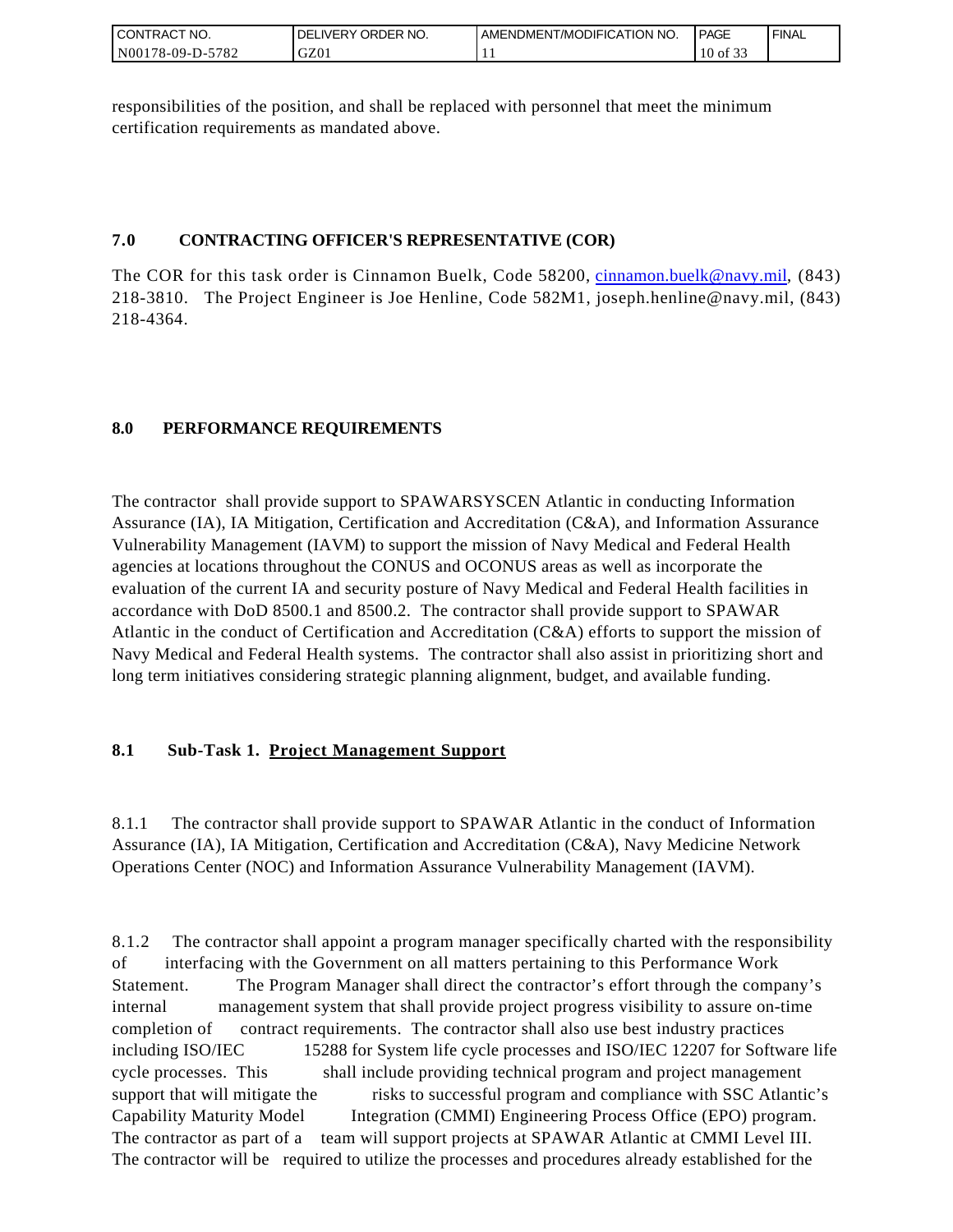| I CONTRACT NO.   | ' ORDER NO.<br><b>DELIVERY</b> | I AMENDMENT/MODIFICATION NO. | <b>PAGE</b> | `FINAL |
|------------------|--------------------------------|------------------------------|-------------|--------|
| N00178-09-D-5782 | GZ01                           | . .                          | of 33       |        |

project and the CMMI program, and deliver products that are compliant with the aforementioned processes and procedures. These tasks require the contractor to research and analyze technical and management information and data, costs, performance trends, and project progress based on earned value management (EVM). The contractor shall participate in design reviews, technical reviews, audits and discussions, and shall provide SPAWAR Atlantic with management status reports that will be updated and delivered on a weekly/monthly basis, or as required.

## **8.2 Sub-Task 2. Facilitation**

8.2.1 The contractor shall assist in planning, coordinating, and facilitating meetings with the principals, develop material to support the meetings, and ensure all action items are tracked through completion. Meetings shall be held weekly unless otherwise directed.

## **8.3 Sub-Task 3. SCTS Deployment Support**

8.3.1 The contractor shall conduct the installation of the JTF/GNO mandated SCTS system to support the IAVM program at locations throughout the CONUS and OCONUS areas.

## **8.4 Sub-Task 4. Network Device Hardening Analysis**

8.4.1 The contractor shall provide assistance in the management of the network perimeter improvement by ensuring that approved policies are implemented and controlled at the Outside Security Screening Router (OSSR) ACL, Firewall ruleset, and IPSs. This will ensure that only approved Ports, Protocols, Services (PPS) necessary to do business are opened.

## **8.5 Sub-Task 5. Site Network IA Assessment Support**

8.5.1 The contractor shall provide support to SPAWAR Atlantic in the conduct of IA Tiger Team efforts at locations throughout the CONUS and OCONUS areas. These Tiger Team efforts would incorporate the evaluation of the current IA and security posture of these facilities. Final reports would be generated and delivered to SPAWAR Atlantic to support mitigation efforts and the development of an overall IA strategy.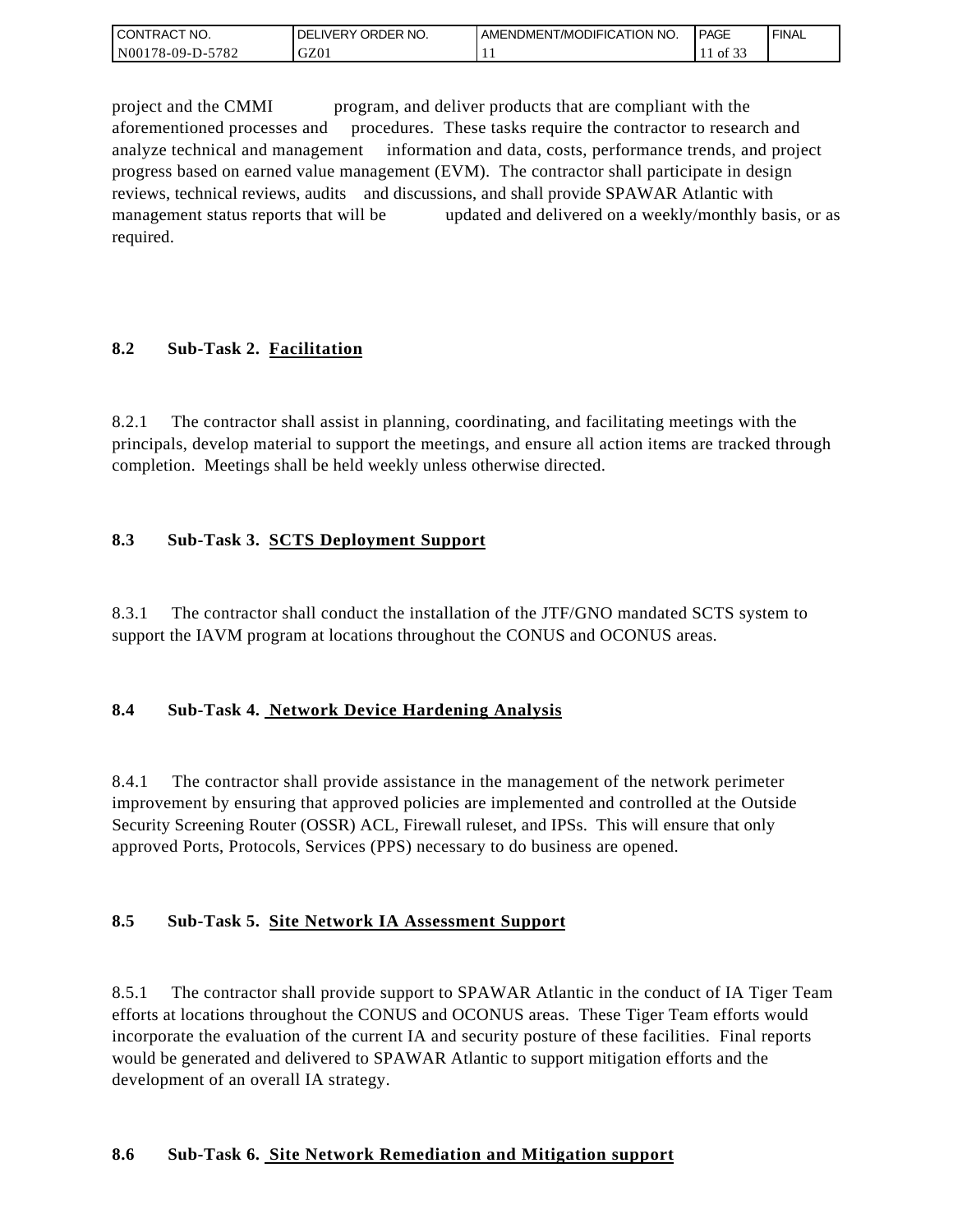| I CONTRACT NO.   | ORDER NO.<br><b>DELIVERY</b> | AMENDMENT/MODIFICATION NO. | <b>PAGE</b>   | ' FINAL |
|------------------|------------------------------|----------------------------|---------------|---------|
| N00178-09-D-5782 | GZ01                         | . .                        | 0.25<br>of 33 |         |

8.6.1 The contractor shall conduct the mitigation efforts at locations throughout the CONUS and OCONUS areas. These efforts will incorporate the evaluation of the current IA and security posture of these facilities in accordance with 8500.1 and 8500.2. Also provide final reports to SPAWAR Atlantic that can assist in the development of an overall Enterprise mitigation strategy.

# **8.7 Sub-Task 7. Program of Record and Site Certification and Accreditation Packages**

8.7.1 The contractor shall provide support to SPAWAR Atlantic in the conduct of Certification and Accreditation (C&A) efforts. These efforts would be in accordance with Navy Medical and Federal Health systems IA documentation at various locations throughout the CONUS and OCONUS areas, as required.

## **8.8 Sub-Task 8. Navy Medicine Network Operations Center Support**

8.8.1 The contractor shall provide support to SPAWAR Atlantic in the 24 x 7 x 365 operations of the Navy Medicine Operations Center. These efforts will incorporate IA, router analysis, firewall analysis, and IAVA compliance.

# **9.0 GOVERNMENT FURNISHED INFORMATION**

Not applicable.

# **10.0 GOVERNMENT FURNISHED MATERIAL**

Not Applicable

## **11.0 GOVERNMENT FURNISHED EQUIPMENT**

Not Applicable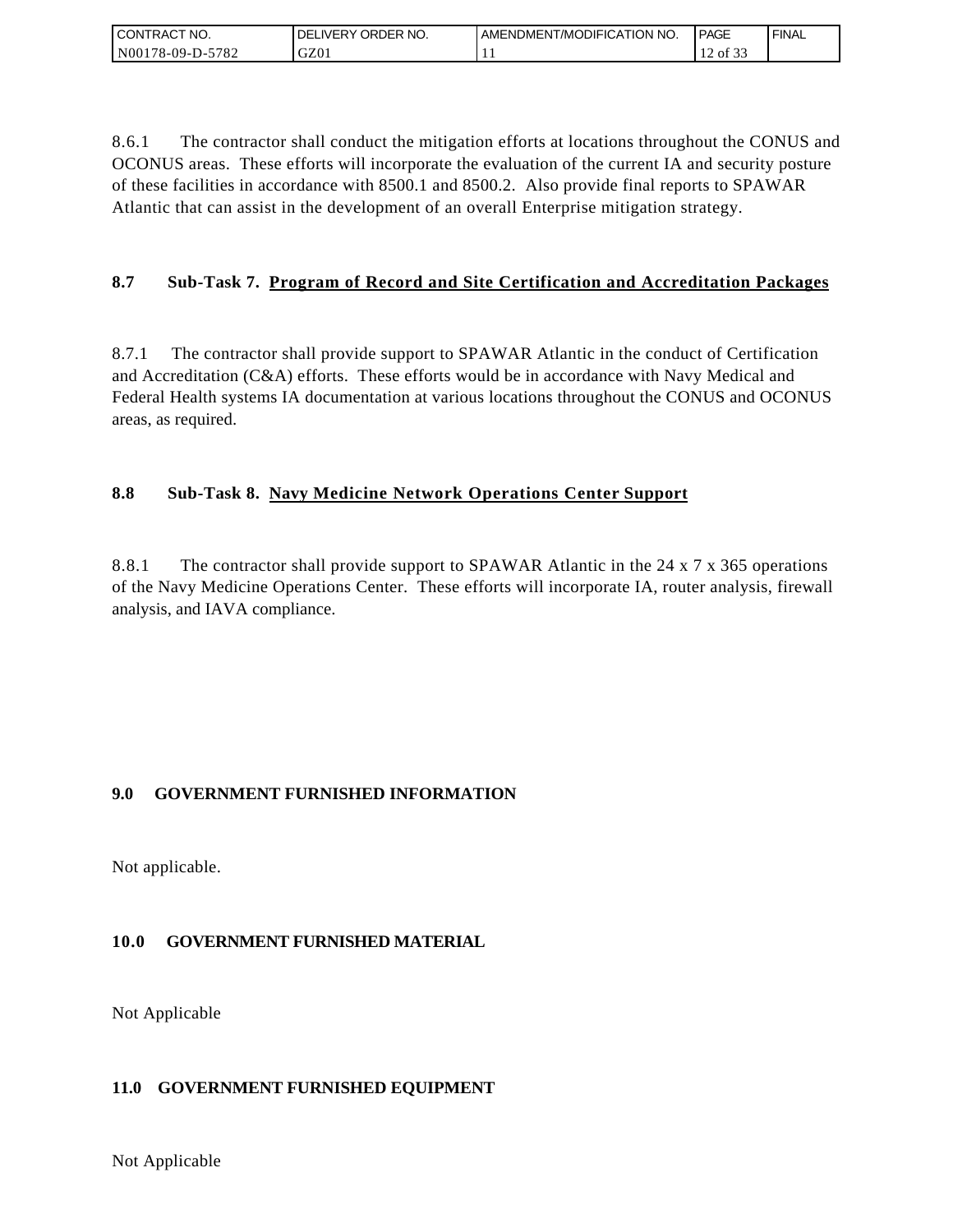| CONTRACT NO.            | ORDER NO.<br><b>DELIVERY</b> | AMENDMENT/MODIFICATION NO. | <b>PAGE</b>      | ' FINAL |
|-------------------------|------------------------------|----------------------------|------------------|---------|
| 5782<br>! N00178-09-D-: | GZ01                         | . .                        | ΟĪ<br><u>. .</u> |         |

## **12.0 CONTRACTOR FURNISHED MATERIAL**

Miscellaneous Other Direct Costs (ODCs) such as FedEx shipping.

# **13.0 CONTRACTOR FURNISHED EQUIPMENT**

Not Applicable

## **14.0 TRAVEL REQUIREMENTS**

When it becomes necessary for the contractor to travel, the contractor shall submit a request, via email, to the SPAWARSYSCEN Atlantic Task Order Manager seeking approval to travel before initiating any travel plans. All travel claims shall make reference to the e-mail, letter or phone call that granted approval. Failure to gain prior approval may result in disallowance of invoiced travel claims. Emergent travel as directed by the Project Engineer for upgrade support and engineering solutions provided efforts are fair and reasonable and in accordance with the Joint Travel Regulations.

Estimated travel locations are as follows. The following trips are per annum.

| To                      | # of Trips                  | # of people                 |
|-------------------------|-----------------------------|-----------------------------|
| San Diego, CA           | 2                           | 2                           |
| Ocean Side, CA          | 2                           | 2                           |
| New Orleans, LA         | $\overline{c}$              | 2                           |
| Oak Harbor, WA          | $\overline{2}$              | $\overline{2}$              |
| Corpus Christi,<br>ТX   | $\mathcal{D}_{\mathcal{L}}$ | $\mathcal{D}_{\mathcal{L}}$ |
| Rota Spain              | 2                           | 2                           |
| Guam                    | $\overline{2}$              | 2                           |
| Guantanamo Bay,<br>Cuba | $\mathcal{D}_{\mathcal{L}}$ | $\mathcal{D}_{\mathcal{L}}$ |
| Cherry Point, NC        | 2                           | 2                           |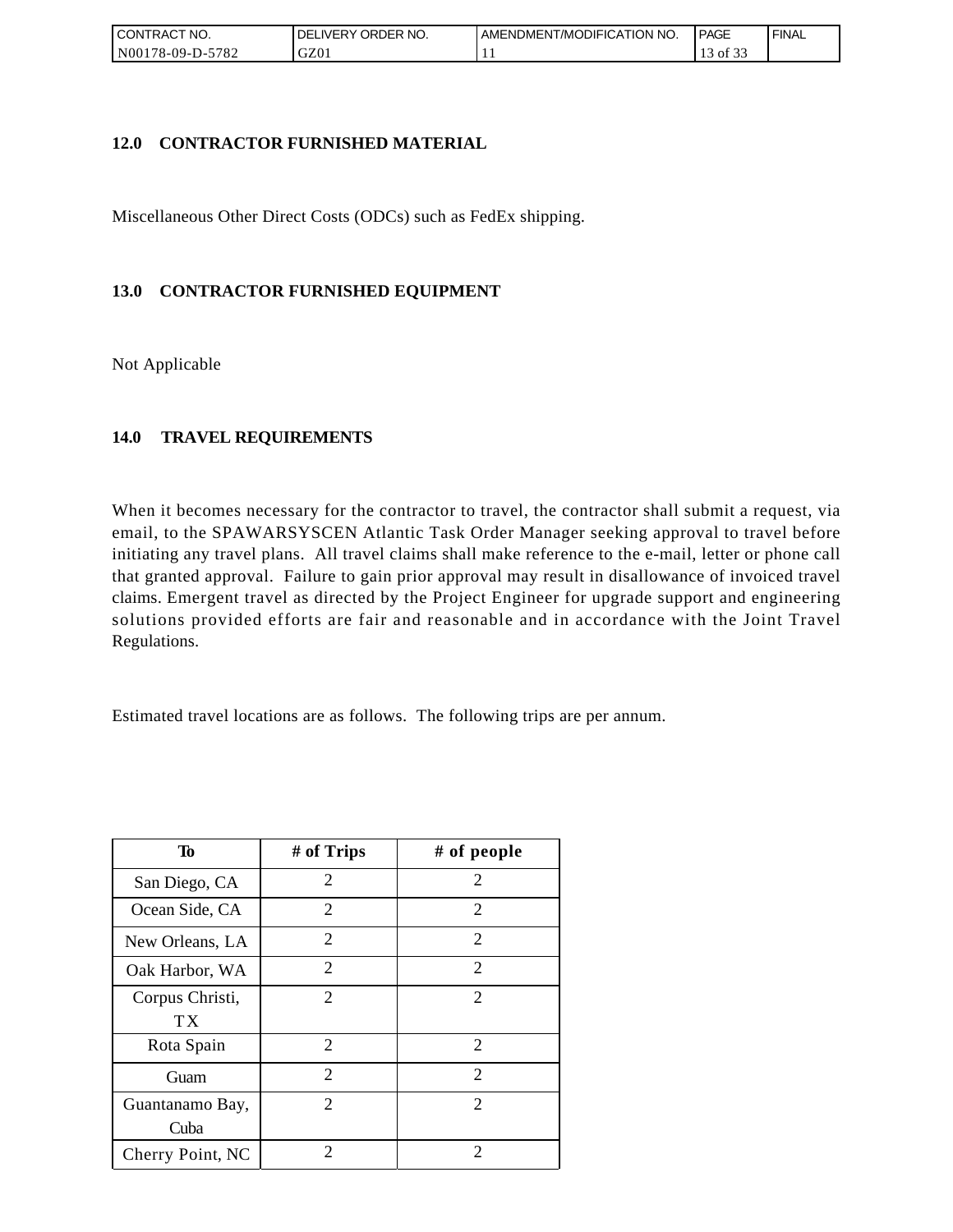| <b>CONTRACT NO.</b>   | NO.<br>ORDER<br><b>DELIVERY</b> | AMENDMENT/MODIFICATION NO. | <b>PAGE</b> | ' FINAL |
|-----------------------|---------------------------------|----------------------------|-------------|---------|
| N00178-09-D-5<br>5782 | GZ01                            | . .                        | 0Ī          |         |

| CONTRACT NO.                                                                   | DELIVERY ORDER NO.                                                                                                                                                                                                                                            |                | AMENDMEN |
|--------------------------------------------------------------------------------|---------------------------------------------------------------------------------------------------------------------------------------------------------------------------------------------------------------------------------------------------------------|----------------|----------|
| N00178-09-D-5782                                                               | GZ01                                                                                                                                                                                                                                                          |                | 11       |
|                                                                                |                                                                                                                                                                                                                                                               |                |          |
| Brenerton,                                                                     | 3                                                                                                                                                                                                                                                             | 2              |          |
| Washington                                                                     |                                                                                                                                                                                                                                                               |                |          |
| LeMoore,                                                                       | 2                                                                                                                                                                                                                                                             | 2              |          |
| California                                                                     |                                                                                                                                                                                                                                                               |                |          |
| Sigonella, Italy                                                               | $\overline{2}$                                                                                                                                                                                                                                                | $\overline{2}$ |          |
| Naples, Italy                                                                  | $\mathbf{2}$                                                                                                                                                                                                                                                  | $\overline{2}$ |          |
| Okinawa, Japan                                                                 | $\overline{2}$                                                                                                                                                                                                                                                | 2              |          |
| Pensacola, FL                                                                  | 3                                                                                                                                                                                                                                                             | 2              |          |
| 29 Palms, CA                                                                   | 3                                                                                                                                                                                                                                                             | $\overline{c}$ |          |
| Bethesda,                                                                      | 6                                                                                                                                                                                                                                                             | $\overline{2}$ |          |
| Maryland                                                                       |                                                                                                                                                                                                                                                               |                |          |
| Yokosuka, Japan                                                                | $\overline{2}$                                                                                                                                                                                                                                                | $\overline{2}$ |          |
| Jakarta, Indonesia                                                             | 2                                                                                                                                                                                                                                                             | $\overline{2}$ |          |
| Cairo, Egypt                                                                   | 2                                                                                                                                                                                                                                                             | 2              |          |
| Pearl Harbor, HI                                                               | $\overline{2}$                                                                                                                                                                                                                                                | 2              |          |
| Lima, Peru                                                                     | $\overline{2}$                                                                                                                                                                                                                                                | 2              |          |
| a.<br>b.<br>$\mathbf{C}$ .<br>d.<br>e.<br>f.<br>White Papers - CDRL A006<br>g. | Conference, Meeting Minutes and Presentation Reports a<br>Technical Reports as required - CDRL A002<br>Monthly Status Reports - CDRL A003<br>Monthly Financial Reports - CDRL A004<br>Weekly Activity Reports (WAR) - CDRL A005<br>NOC Operations - CDRL A007 |                |          |
| h.                                                                             | Network Architecture Analysis Design as required – CDI                                                                                                                                                                                                        |                |          |
|                                                                                | Type of Technical Reports - A002                                                                                                                                                                                                                              |                |          |
| <b>NOC</b> Operations                                                          | Network Architecture Analysis Design                                                                                                                                                                                                                          |                |          |
| <b>Mitigation Reports</b>                                                      |                                                                                                                                                                                                                                                               |                |          |
| <b>SSAA Gap Analysis</b>                                                       |                                                                                                                                                                                                                                                               |                |          |
|                                                                                |                                                                                                                                                                                                                                                               |                |          |

#### **15.0 DELIVERABLES**

- a. Conference, Meeting Minutes and Presentation Reports as required CDRL A001
- b. Technical Reports as required CDRL A002
- c. Monthly Status Reports CDRL A003
- d. Monthly Financial Reports CDRL A004
- e. Weekly Activity Reports (WAR) CDRL A005
- f. White Papers CDRL A006
- g. NOC Operations CDRL A007
- h. Network Architecture Analysis Design as required CDRL A008

| <b>Type of Technical Reports – A002</b> |  |
|-----------------------------------------|--|
| <b>NOC</b> Operations                   |  |
| Network Architecture Analysis Design    |  |
| <b>Mitigation Reports</b>               |  |
| <b>SSAA Gap Analysis</b>                |  |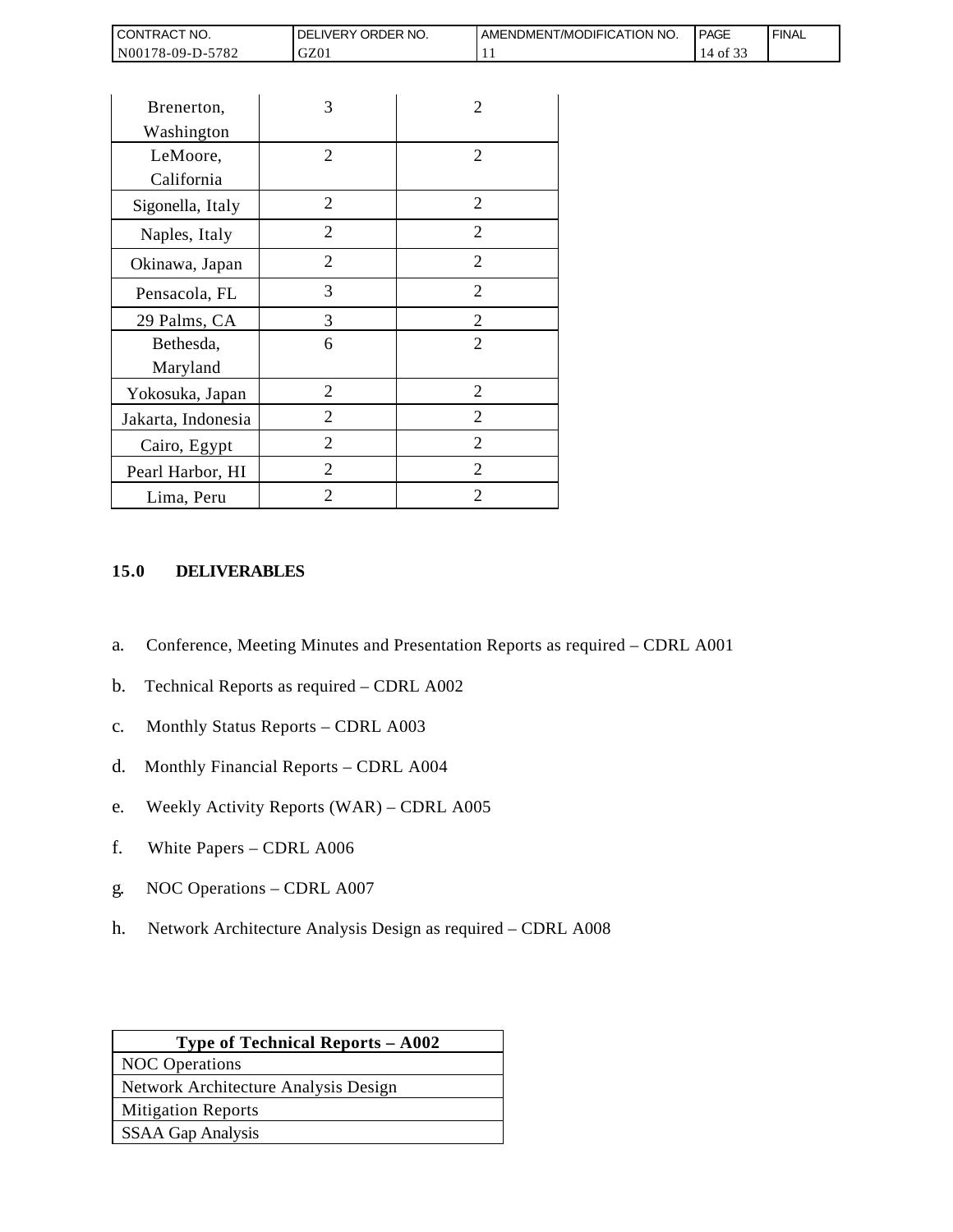| CONTRACT NO.            | ' ORDER NO.<br>DELI<br>_IVERY | AMENDMENT/MODIFICATION NO. | <b>PAGE</b> | ' FINAL |
|-------------------------|-------------------------------|----------------------------|-------------|---------|
| 5782<br>  N00178-09-D-5 | GZ01                          | . .                        | ΟĪ<br>ັ້    |         |

#### **16.0 WORKLOAD ESTIMATE**

The following workload data is provided for informational purposes only to assist you in estimating the price of this Contract.

Number of man-hours: 121,408 per year

Other Direct Costs: \$300,000 per year

#### C-313 SECURITY REQUIREMENTS (DEC 1999)

The work to be performed under this contract as delineated in the DD Form 254, Attachment No. 2 [Contracting officer insert attachment number] involves access to and handling of classified material up to and including Secret.

In addition to the requirements of the FAR 52.204-2 "Security Requirements" clause, the Contractor shall appoint a Security Officer, who shall (1) be responsible for all security aspects of the work performed under this contract, (2) assure compliance with the National Industry Security Program Operating Manual (DODINST 5220.22M), and (3) assure compliance with any written instructions from the Security Officer Code OA1, SPAWAR Systems Center Charleston, P.O. Box 190022, North Charleston, SC 29419-9022.

#### C-315 WORKWEEK (DEC 1999)

(a) All or a portion of the effort under this contract will be performed on a Government installation. The normal workweek for Government employees at SPAWAR Systems Center Charleston and its Detachments is Monday through Friday 0730 to 1600. Work at this Government installation, shall be performed by the contractor within the normal workweek unless differing hours are specified on the individual task orders. Following is a list of holidays observed by the Government:

Name of Holiday Time of Observance

New Year's Day 1 January

Martin Luther King Jr. Day Third Monday in January

President's Day Third Monday in February

Memorial Day Last Monday in May

Independence Day 4 July

Labor Day First Monday in September

Columbus Day Second Monday in October

Veteran's Day 11 November

Thanksgiving Day Fourth Thursday in November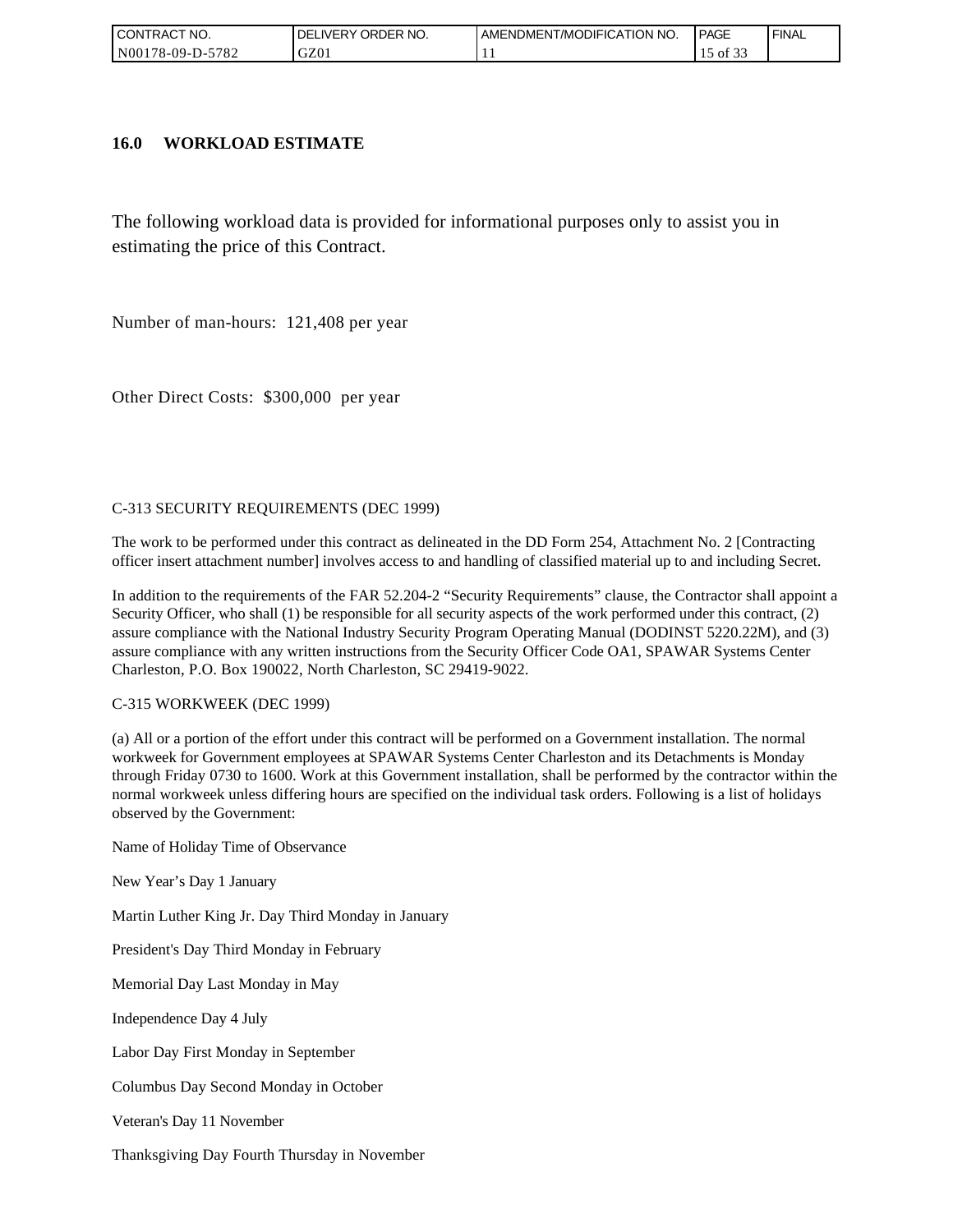| <b>CONTRACT NO.</b> | `NO.<br>DELIVERY ORDER | . AMENDMENT/MODIFICATION NO. | <b>I PAGE</b> | ' FINAL |
|---------------------|------------------------|------------------------------|---------------|---------|
| N00178-09-D-5782    | GZ01                   | . .                          | 16<br>of 33   |         |

Christmas Day 25 December

(b) If any of the above holidays occur on a Saturday or a Sunday, then such holiday shall be observed by the Contractor in accordance with the practice as observed by the assigned Government employees at the using activity.

(c) If the Contractor is prevented from performance as the result of an Executive Order or an administrative leave determination applying to the using activity, such time may be charged to the contract as direct cost provided such charges are consistent with the Contractor's accounting practices.

(d) This contract does not allow for payment of overtime during the normal workweek for employees who are not exempted from the Fair Labor Standards Act unless expressly authorized by the Ordering Officer. Under Federal regulations the payment of overtime is required only when an employee works more than 40 hours in a normal week period.

#### C-317 NOTICE TO CONTRACTOR OF CERTAIN DRUG DETECTION PROCEDURES (DEC 1999)

(a) Pursuant to Navy policy applicable to both Government and contractor personnel, measures will be taken to prevent the introduction and utilization of illegal drugs and related paraphernalia into Government Work areas.

(b) In furtherance of the Navy's drug control program, unannounced periodic inspections of the following nature may be conducted by installation security authorities:

(1) Routine inspection of contractor occupied work spaces.

(2) Random inspections of vehicles on entry or exit, with drug detection dog teams as available, to eliminate them as a safe haven for storage of or trafficking in illegal drugs.

(3) Random inspections of personnel possessions on entry or exit from the installation.

(c) When there is probable cause to believe that a contractor employee on board a naval installation has been engaged in use, possession or trafficking of drugs, the installation authorities may detain said employee until the employee can be removed from the installation, or can be released to the local authorities having jurisdiction.

(d) Trafficking in illegal drug and drug paraphernalia by contract employees while on a military vessel/installation may lead to possible withdrawal or downgrading of security clearance, and/or referral for prosecution by appropriate law enforcement authorities.

(e) The contractor is responsible for the conduct of employees performing work under this contract and is, therefore, responsible to assure that employees are notified of these provisions prior to assignment.

(f) The removal of contractor personnel from a Government vessel or installation as a result of the drug offenses shall not be cause for excusable delay, nor shall such action be deemed a basis for an equitable adjustment to price, delivery or other provisions of this contract.

#### C-718 ACCESSIBILITY OF ELECTRONIC AND INFORMATION TECHNOLOGY (JUN 2001)

(a) Each Electronic and Information Technology (EIT) supply or service provided under this contract shall comply with the EIT Accessibility Standards listed below:

[The Contracting Officer shall consult with the program office to determine which standards listed in subsection (a) apply and shall check all applicable standards prior to issuing the solicitation.]

\_\_36 C.F.R. § 1194.21 (Software Applications and operating systems

\_\_36 C.F.R. § 1194.22 (Web-based and internet information and applications)

\_\_36 C.F.R. § 1194.23 (Telecommunications products)

\_\_36 C.F.R. § 1194.24 (Video and multimedia products)

\_\_36 C.F.R. § 1194.25 (Self contained, closed products)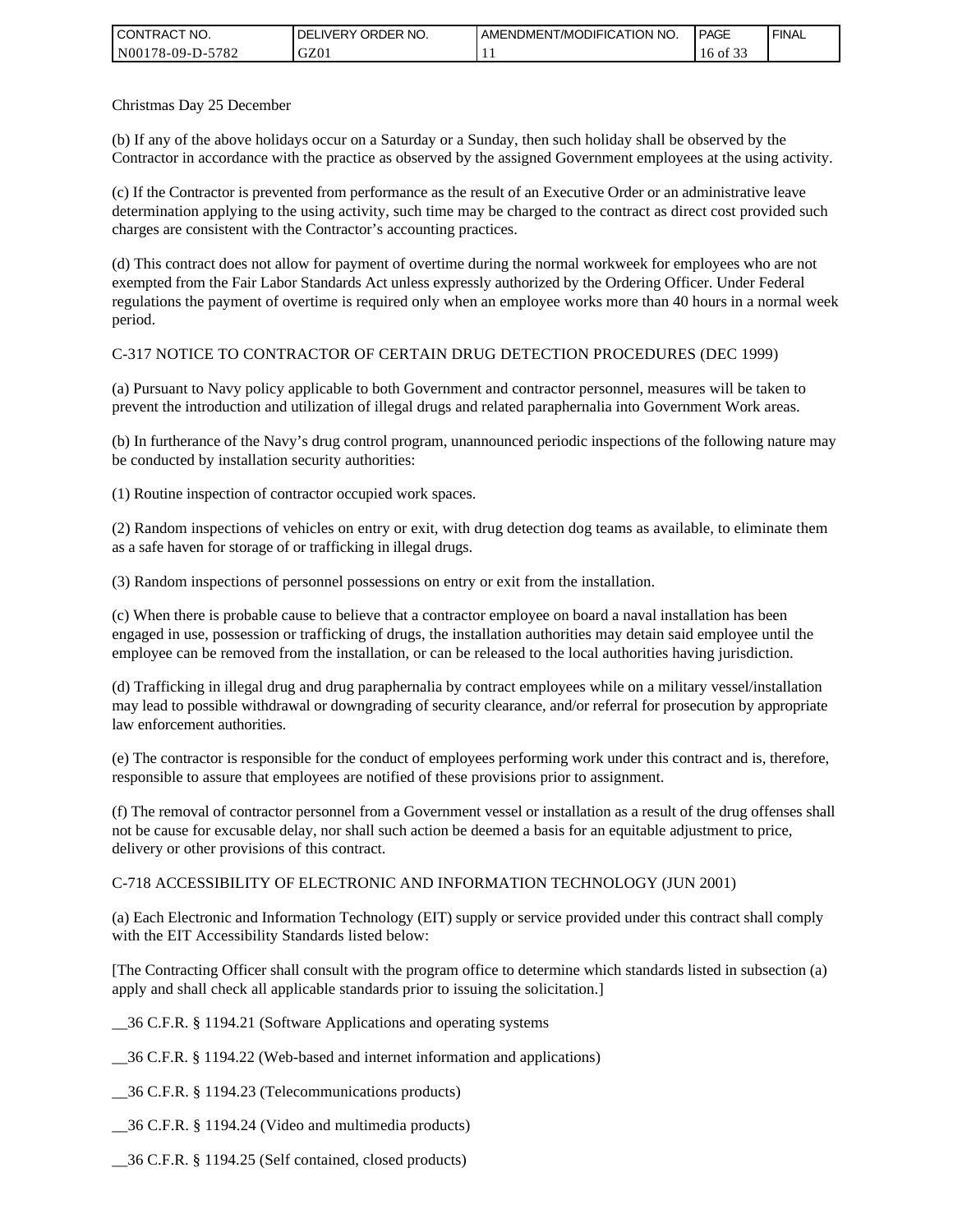| <b>CONTRACT NO.</b> | ' ORDER NO.<br><b>DELIVERY</b> | AMENDMENT/MODIFICATION NO. | <b>PAGE</b>      | ' FINAL |
|---------------------|--------------------------------|----------------------------|------------------|---------|
| N00178-09-D-5782    | GZ01                           |                            | 0.22<br>0Ī<br>ັ້ |         |

\_\_36 C.F.R. § 1194.26 (Desktop and portable computers)

In addition, each EIT supply or service provided under this contract shall comply with 36 C.F.R. § 1194.31 (Functional performance criteria) and 36 C.F.R. § 1194.41 (Information, documentation, and support).

(b) If the Contracting Officer determines that any supply or service delivered under this contract does not comply with the EIT Accessibility Standards, the Contracting Officer will notify the Contractor in writing accordingly. If the Contractor fails to promptly correct or replace the nonconforming products or services with conforming products or services within the delivery schedule contained in the contract, the Government will have the rights and remedies contained in the contract.

(End of specification)

#### C-719 EXEMPTION FROM ELECTRONIC AND INFORMATION TECHNOLOGY ACCESSIBILITY REQUIREMENTS (JUN 2001)

(a) The Government has determined that the following exemption(s) to the Electronic and Information Technology (EIT) Accessibility Standards (36 C.F.R. § 1194) are applicable to this procurement:

\_\_\_\_ The EIT to be provided under this contract has been designated as a National Security System.

The EIT acquired by the contractor is incidental to this contract.

\_\_\_\_ The EIT to be provided under this contract would require a fundamental alteration in the nature of the product or its components in order to comply with the EIT Accessibility Standards.

\_\_\_\_ The EIT to be provided under this contract will be located in spaces frequented only by service personnel for maintenance, repair, or occasional monitoring of equipment.

\_\_\_\_ Compliance with the EIT Accessibility Standards would impose an undue burden on the agency.

The EIT to be provided under this contract is purchased in accordance with FAR Subpart 13.2 prior to January 1, 2003.

(b) Notwithstanding that an exemption exists, the Contractor may furnish supplies or services provided under this contract that comply with the EIT Accessibility Standards (36 C.F.R. § 1194).

#### C-720 PERFORMANCE BASED REVIEW AND ACCEPTANCE PROCEDURES

This is a performance based order, as defined in FAR Part 37.6. Contractor performance will be reviewed in accordance with the Quality Assurance Plan as follows:

#### QUALITY ASSURANCE PLAN

(1) Objective: The purpose of this plan is to provide a quality assurance plan for the services contracted under this Task Order. This plan provides a basis for the Task Order Manager (TOM) to evaluate the quality of the contractor's performance. The oversight provided for in this plan, and the remedy established, will help ensure that service levels are of high quality throughout the task order term.

(2) Performance Standards:

a. The deliverables under this task order will be consistently technically accurate.

b. The services delivered under this task order will be consistently of high quality.

c. The contractor's cost control efforts under this task order will be consistently effective (applicable to cost reimbursement task orders).

d. The contractor will be consistently responsive to Government customers in its performance of this task order.

e. For the purposes of this plan, "consistently" is defined as "generally holding true", "persistently over time", and/or "overall uniformly".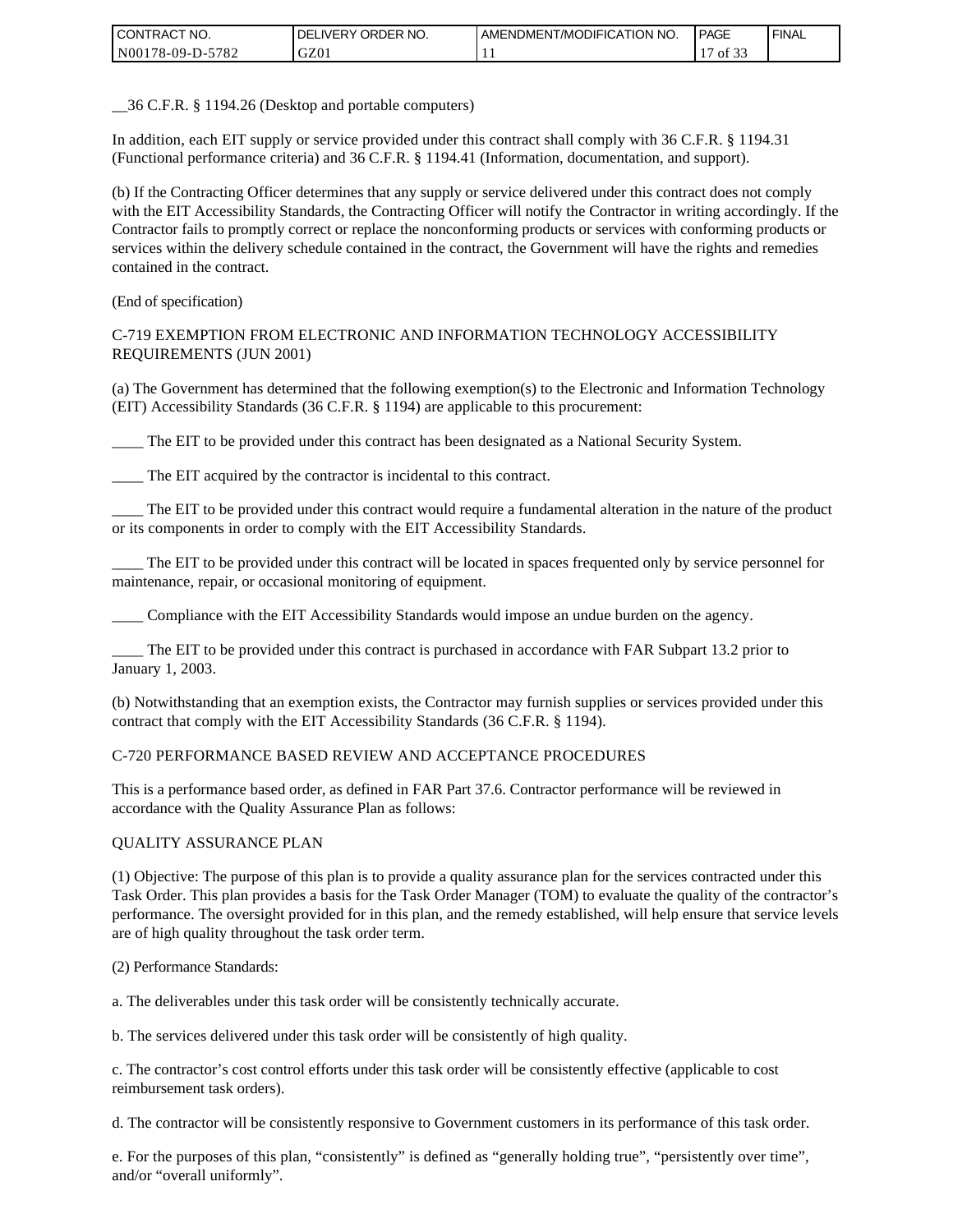| I CONTRACT NO.   | ORDER NO.<br><b>DELIVERY</b> | AMENDMENT/MODIFICATION NO. | <b>PAGE</b>                   | ' FINAL |
|------------------|------------------------------|----------------------------|-------------------------------|---------|
| N00178-09-D-5782 | GZ0 <sub>1</sub>             | . .                        | $\sim$ $\sim$ $\sim$<br>of 33 |         |

(3) Evaluation Methods: The TOM will conduct performance evaluations based on the standards in paragraph 2 above using the following technique:

a. During the performance period of the task order, the TOM will continually and proactively monitor contractor efforts and obtain input from other Government personnel with performance oversight functions to ascertain the level of compliance with the Performance Standards.

b. Every 12 months after the effective date of the task order, the TOM will prepare a Task Order Performance Evaluation (TOPE) documenting the results of the efforts performed under paragraph 3.a. above.

c. The TOM will upload the TOPE to the SeaPort Portal.

(4) Remedy

a. If the annual Performance Evaluation indicates that the contractor has not met one or more of the Performance Standards, the following negative remedy becomes effective: the TOM will submit a negative TOPE on the SeaPort Portal for the applicable Performance Standard.

b. This is a significant negative remedy as the TOPE is a key part of the Performance Monitoring process which:

i. Provides input to the annual Contractor Performance Assessment Report (CPAR); and

ii. Determines the contractor's ability to earn term extensions to its basic SeaPort-e contract in accordance with the Award Term provisions contained therein.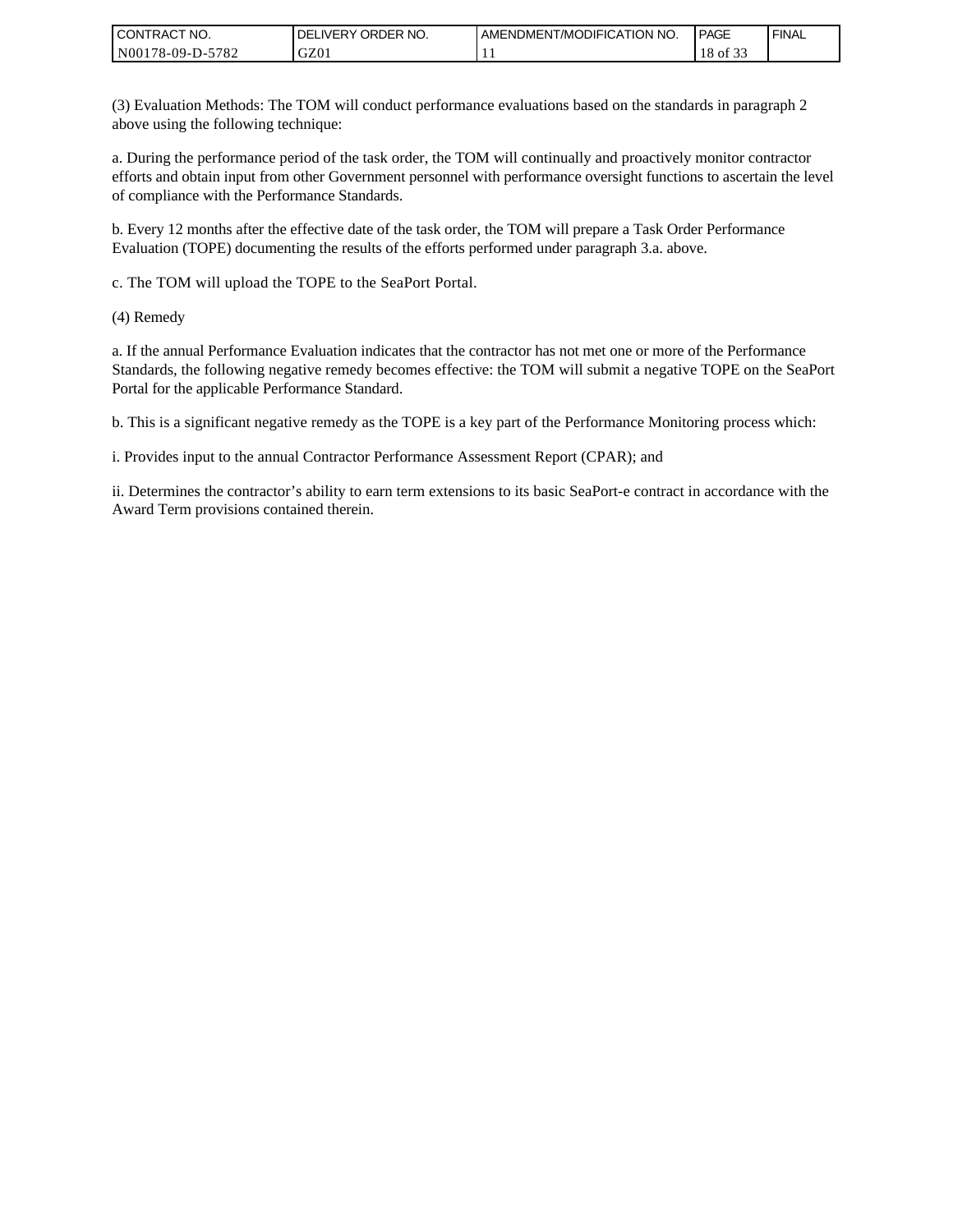| I CONT'<br>'TRACT NO.    | ORDER NO.<br>i IVFRY | I AMENDMENT/MODIFICATION NO. | <b>PAGE</b>                      | <b>FINAL</b> |
|--------------------------|----------------------|------------------------------|----------------------------------|--------------|
| N00178-09-D-5<br>$-5782$ | GZ01                 |                              | $\sim$ $\sim$ $\sim$<br>١C<br>ΟĪ |              |

# **SECTION D PACKAGING AND MARKING**

SHIP TO INFORMATION:

See Section G - Task Order Manager

Packaging and Marking shall be in accordance with Section D of the SeaPort-e Multiple Award IDIQ contract.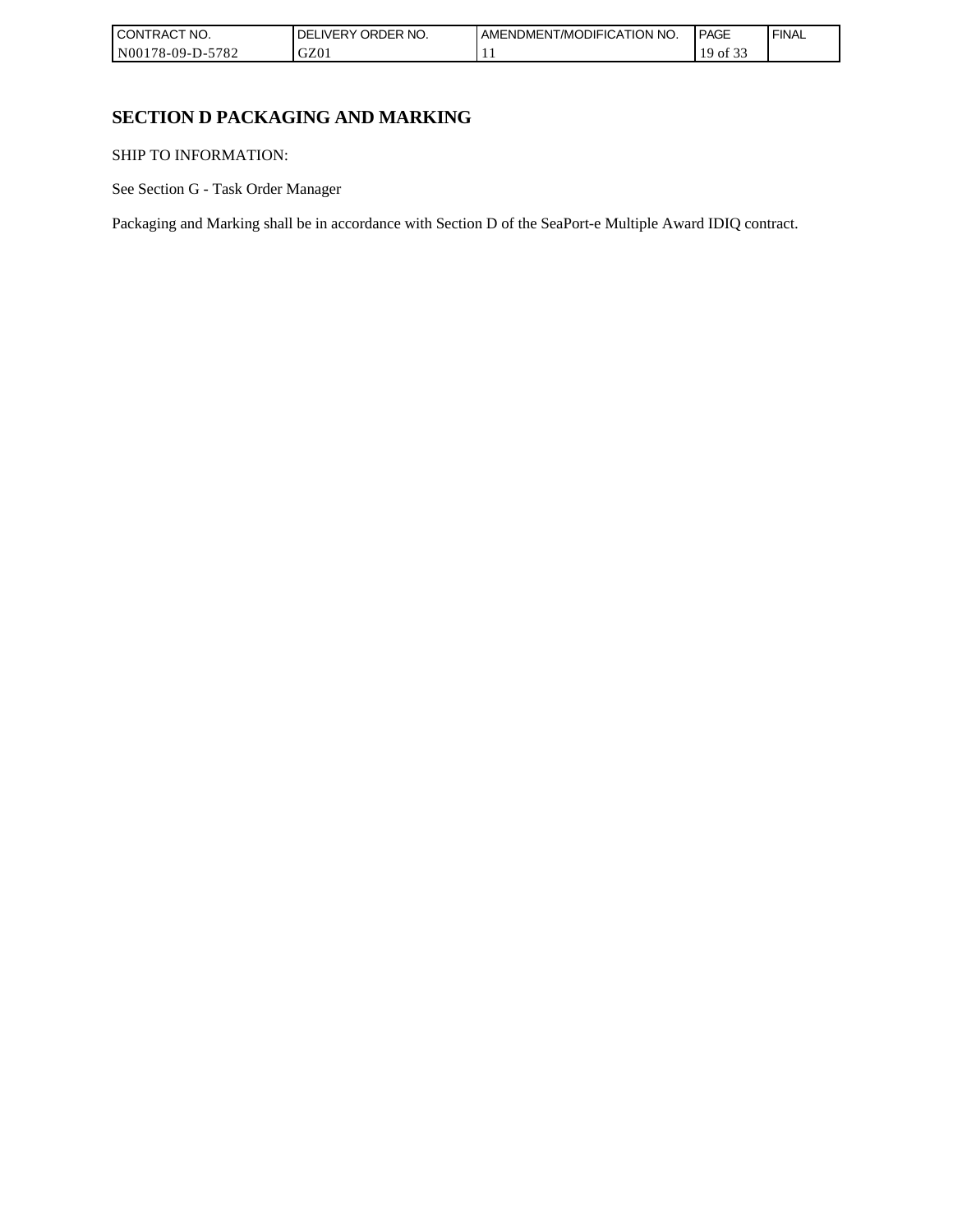| I CONTRACT NO.   | ORDER NO.<br><b>DELIVERY</b> | AMENDMENT/MODIFICATION NO. | <b>PAGE</b>               | ' FINAL |
|------------------|------------------------------|----------------------------|---------------------------|---------|
| N00178-09-D-5782 | GZ0 <sub>1</sub>             | . .                        | $\sim$ $\sim$<br>20 of 33 |         |

# **SECTION E INSPECTION AND ACCEPTANCE**

E-303 INSPECTION AND ACCEPTANCE- - DESTINATION (JAN 2002)

Inspection and acceptance of the services to be furnished hereunder shall be made at destination by the Task Order Manager or his duly authorized representative.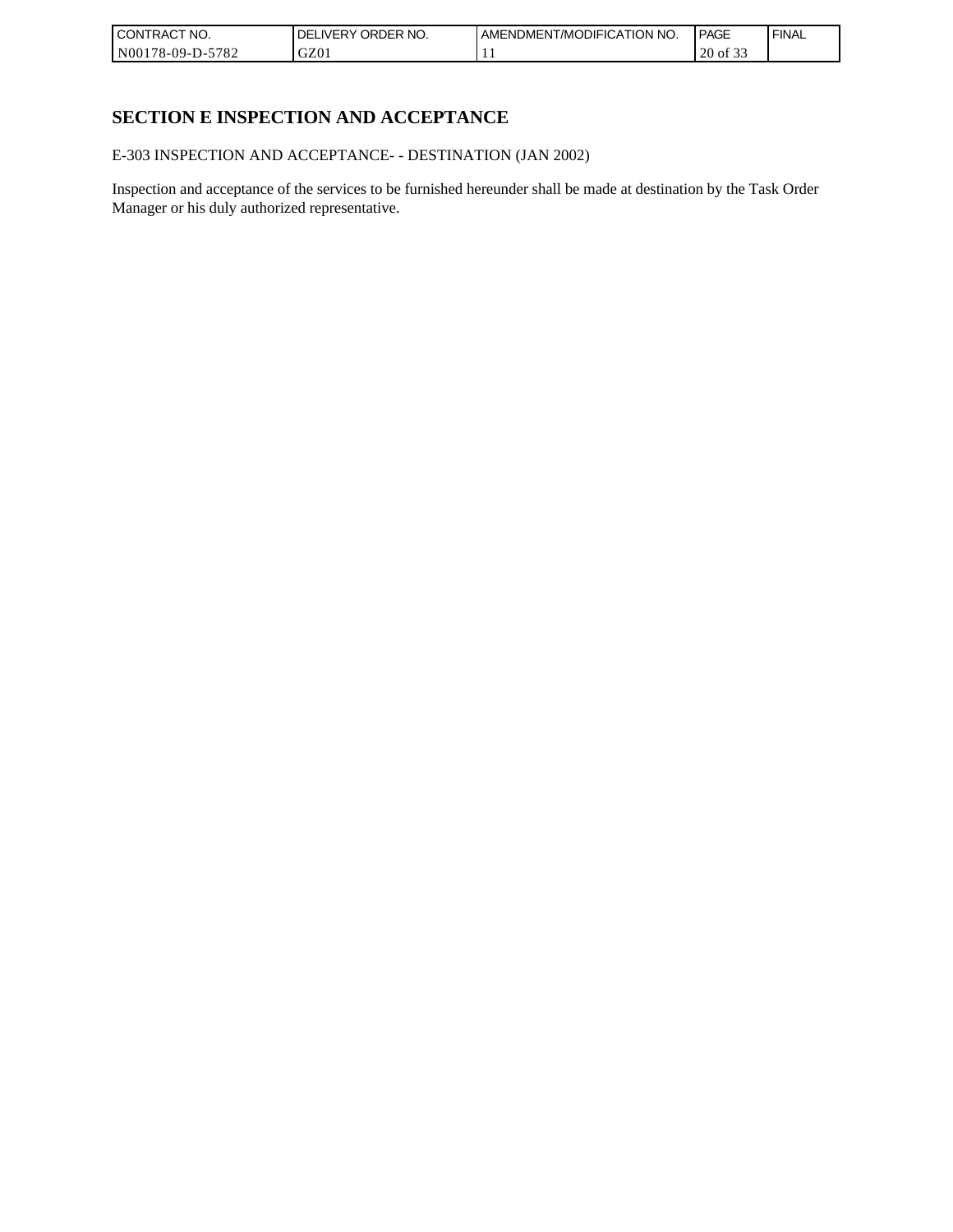| CONTRACT NO.               | NO.<br>ORDER <sup>®</sup><br><b>DELIVERY</b> | AMENDMENT/MODIFICATION NO. | PAGE        | <b>FINAL</b> |
|----------------------------|----------------------------------------------|----------------------------|-------------|--------------|
| $-5782$<br>  N00178-09-D-5 | GZ01                                         | . .                        | of 33<br>∠⊥ |              |

## **SECTION F DELIVERABLES OR PERFORMANCE**

The periods of performance for the following Items are as follows:

| 4001 | $1/11/2012 - 1/10/2013$ |
|------|-------------------------|
| 4002 | $9/11/2012 - 9/10/2013$ |
| 4003 | $9/11/2013 - 9/10/2014$ |
| 6001 | $1/11/2012 - 1/10/2013$ |
| 6002 | $9/11/2012 - 9/10/2013$ |
| 6003 | $9/11/2013 - 9/10/2014$ |

CLIN - DELIVERIES OR PERFORMANCE

The periods of performance for the following Items are as follows:

| 4001 | $1/11/2012 - 1/10/2013$ |
|------|-------------------------|
| 4002 | $9/11/2012 - 9/10/2013$ |
| 4003 | $9/11/2013 - 9/10/2014$ |
| 6001 | 1/11/2012 - 1/10/2013   |
| 6002 | $9/11/2012 - 9/10/2013$ |
| 6003 | $9/11/2013 - 9/10/2014$ |

The periods of performance for the following Option Items are as follows:

| 4004 | $9/11/2014 - 9/10/2015$ |
|------|-------------------------|
| 4005 | $9/11/2015 - 9/12/2016$ |
| 6004 | $9/11/2014 - 9/10/2015$ |
| 6005 | $9/11/2015 - 9/10/2016$ |

Services to be performed hereunder will be provided at (insert specific address and building etc.)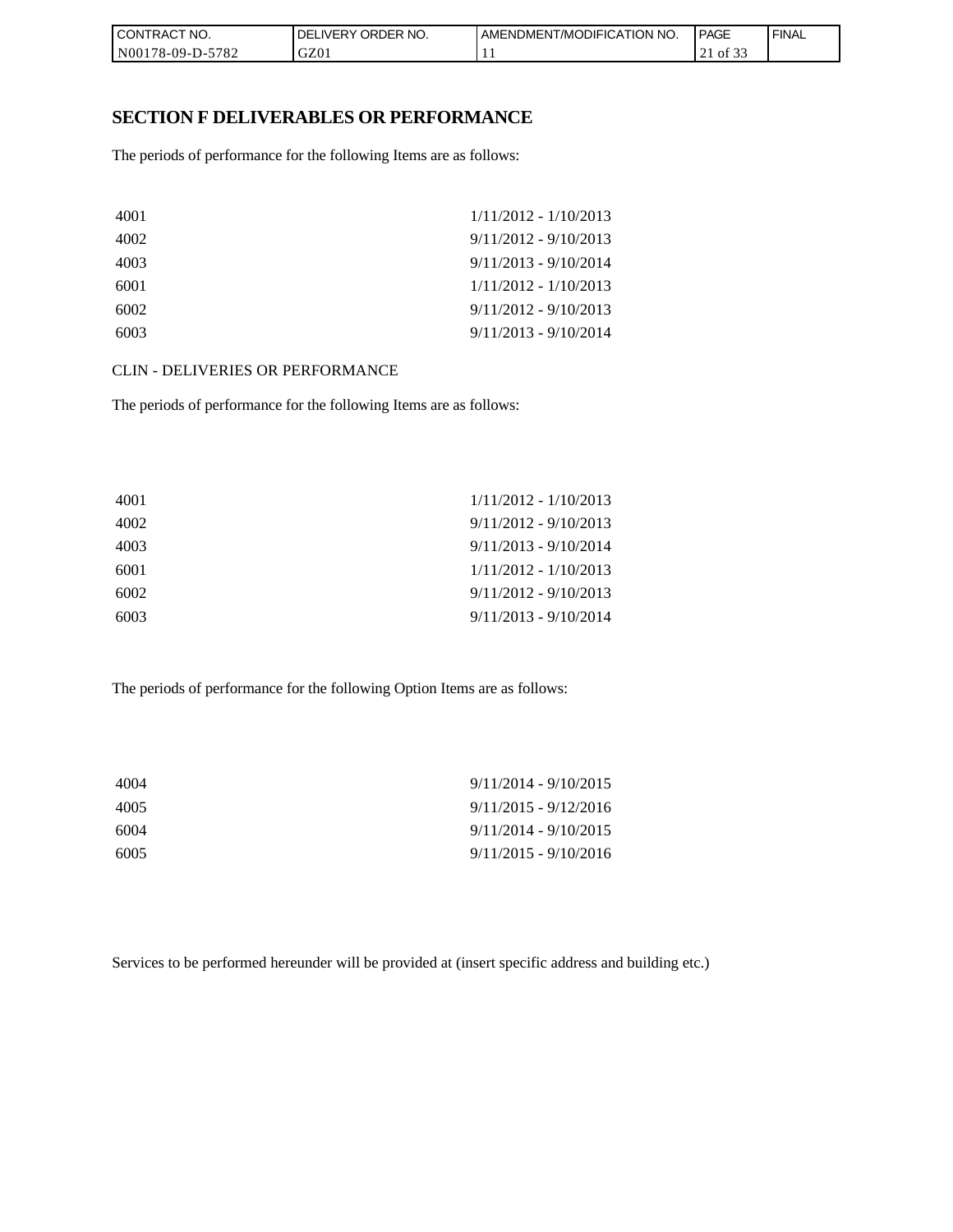| l CON<br>TRACT NO.                     | ORDER NO.<br><b>DELIVERY</b> | AMENDMENT/MODIFICATION NO. | <b>PAGE</b>                         | ' FINAL |
|----------------------------------------|------------------------------|----------------------------|-------------------------------------|---------|
| 5782<br>N001<br>*78-09-D- <sub>~</sub> | GZ0 <sub>1</sub>             | . .                        | $\sim$ $\sim$<br>$\sim$<br>22 of 33 |         |

# **SECTION G CONTRACT ADMINISTRATION DATA**

Task Order Manager Cinnamon Buelk, 58200 P. O. Box 19022 North Charleston, SC 29419-9022 [cinnamon.buelk@navy.mil](mailto:cinnamon.buelk@navy.mil) 843-218-

3810G-314 TYPE OF CONTRACT (DEC 1999)

This is a CPFF task order.

# G-317 INVOICING INSTRUCTIONS FOR SERVICES USING WIDE AREA WORK FLOW (WAWF) (JAN 2007)

(a) Invoices for services rendered under this task order shall be submitted electronically through the Wide Area Work Flow-Receipt and Acceptance (WAWF). The contractor shall submit invoices for payment per contract terms. The Government shall process invoices for payment per contract terms.

(b) The vendor shall have their CAGE Code activated by calling 1-866-618-5988. Once activated, the vendor shall self-register at the WAWF website at [https://wawf.eb.mil.](https://wawf.eb.mil/) Vendor training is available on the internet at [https://wawftraining.eb.mil.](https://wawftraining.eb.mil/) Additional support can be accessed by calling the Navy WAWF Assistance Line at 1-800-559-9293.

(c) Back-up documentation can be included and attached to the invoice in WAWF. Attachments created with any Microsoft Office product, or Adobe (.pdf files), is attachable to the invoice in WAWF.

(d) A separate invoice will be prepared no more frequently than every two weeks. Do not combine the payment claims for services provided under this contract.

(e) The following information is provided for completion of the invoice in WAWF:

| Invoice Type        | <b>Cost Vouchers</b>             |
|---------------------|----------------------------------|
| Issued by           | N65236                           |
| Admin by            | Code S2404A DCMA MANASSAS        |
| <b>DCAA</b> Auditor | Code DCAA Branch Office          |
| Service Approver    | Code S2404A DCMA MANASSAS        |
| Pay by              | Code HQ0338 DFAS COLUMBUS CENTER |

Pursuant to the requirement at DFARS PGI 204.7108, Payment Instructions (d) (12) none of the standard payment instructions identified in paragraphs (d)(1) through (11) of this section are appropriate, the Payment instructions below provide a significantly better reflection of how funds will be expended in support of contract performance.

INVOICING AND PAYMENT INSTRUCTIONS FOR MULTIPLE ACCOUNTING CLASSIFICATION CITATIONS

Consistent with task order clause 5252.232-9206, Segregation of Costs, the contractor shall segregate and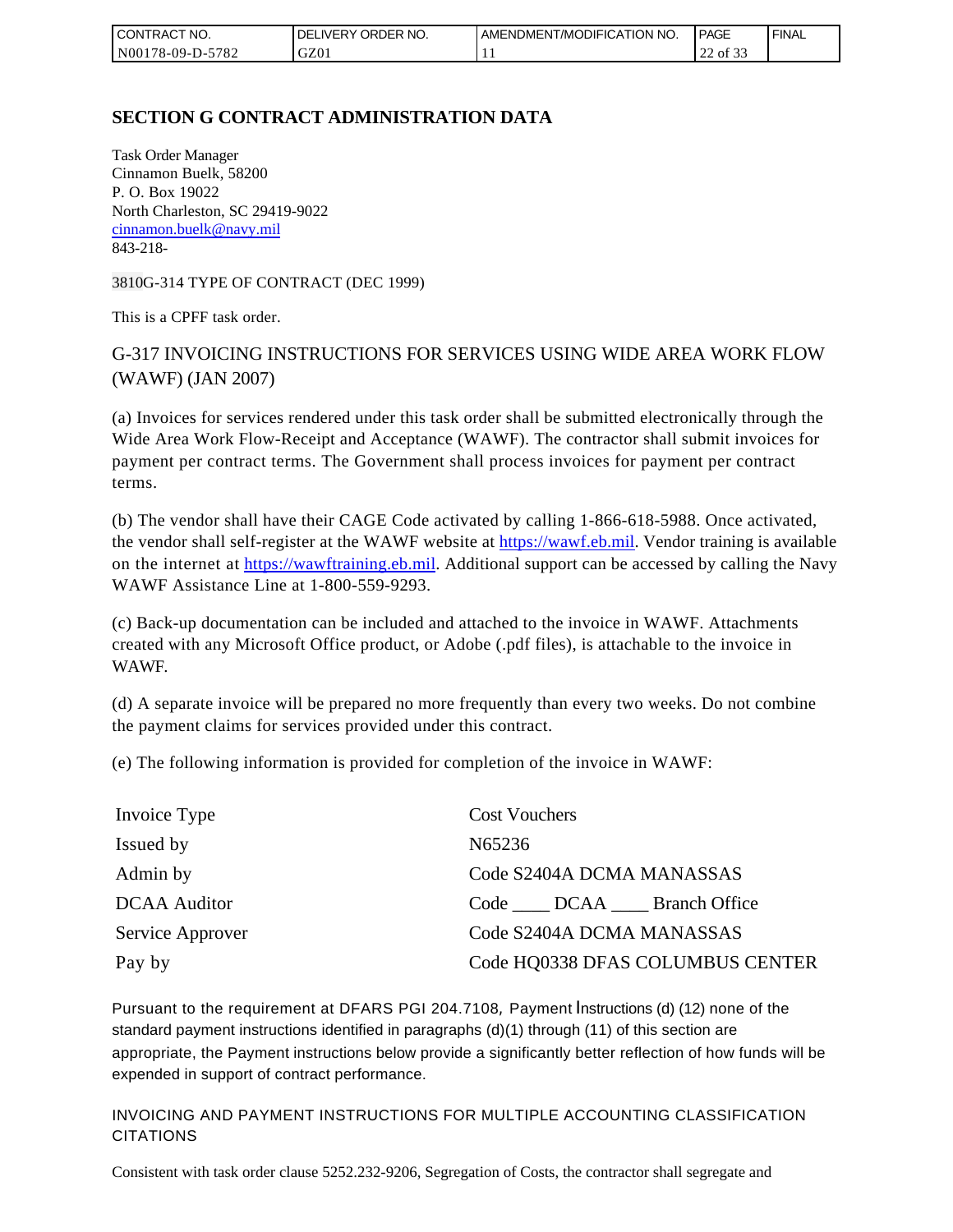| l CON <sup>-</sup><br>TRACT NO. | ORDER NO.<br>_IVERY<br>DELI | AMENDMENT/MODIFICATION NO. | <b>PAGE</b>                                   | ' FINAL |
|---------------------------------|-----------------------------|----------------------------|-----------------------------------------------|---------|
| -5782<br>N00178-09-D-5          | GZ01                        | . .                        | $\sim$ $\sim$ $\sim$<br>$\sim$<br>of 33<br>رے |         |

accumulate costs for the performance of this task order by the appropriate Accounting Classification Reference Number (ACRN). The contractor's invoice shall identify the appropriate Contract and Task Order numbers. For the work performed, invoiced costs shall be associated to the Contract Line Item Number (CLIN), the Contract Subline Item (SLIN), and the specific ACRN. Invoices submitted to the paying office that do not comply with this requirement will be returned to the contractor for resubmission. The contractor shall provide an electronic copy of each invoice to the Task Order Manager at the time of submission to DCAA/DFAS. The paying office will disburse funds in strict compliance with the amounts invoiced by CLIN/SLIN/ACRN.

#### ACTIVITY OMBUDSMAN

The SPAWAR Ombudsman for this Task Order is:

Name: Code: 8.6.2 Address: PO Box 190022, N. Charleston, SC 29419 Phone: (843) 218-5115 Email: Accounting Data SLINID PR Number Amount -------- ---------------------- ---------------------400101 1300239279 25000.00 LLA : AA 970130.1212D 2012 010 1 010400807793-1 884 257.22 DRAM 26316 044226 Standard Number: DRAM 26316/AA NWA: 100000579665 0060 ALL TASKS IN THE PWS BASE Funding 25000.00 Cumulative Funding 25000.00 MOD 01 400102 1300286595 270000.00  $T.T.A$  : AB 9720130 1212 201 2 010 1 010100 80 7700-1 884 257.31 P RM 22085 Standard Number: PRM 22085/AA NWA: 100000579674 0060 ALL TASKS 600101 1300286595 10000.00 LLA : AB 9720130 1212 201 2 010 1 010100 80 7700-1 884 257.31 P RM 22085 Standard Number: PRM 22085/AA NWA: 100000579674 0060 ODCS MOD 01 Funding 280000.00 Cumulative Funding 305000.00 MOD 02 400201 1300298860 1865000.00 LLA : AC 9720130.18P2 252 46896 0 068688 2D JTF42 468962 1H303Q Standard Number: N4689612MPJTF42/AA NWA: 100000742221 0060 TASK MCIS CNDSP 600201 1300298860 20000.00 LLA : AC 9720130.18P2 252 46896 0 068688 2D JTF42 468962 1H303Q Standard Number: N4689612MPJTF42/AA NWA: 100000742221 0060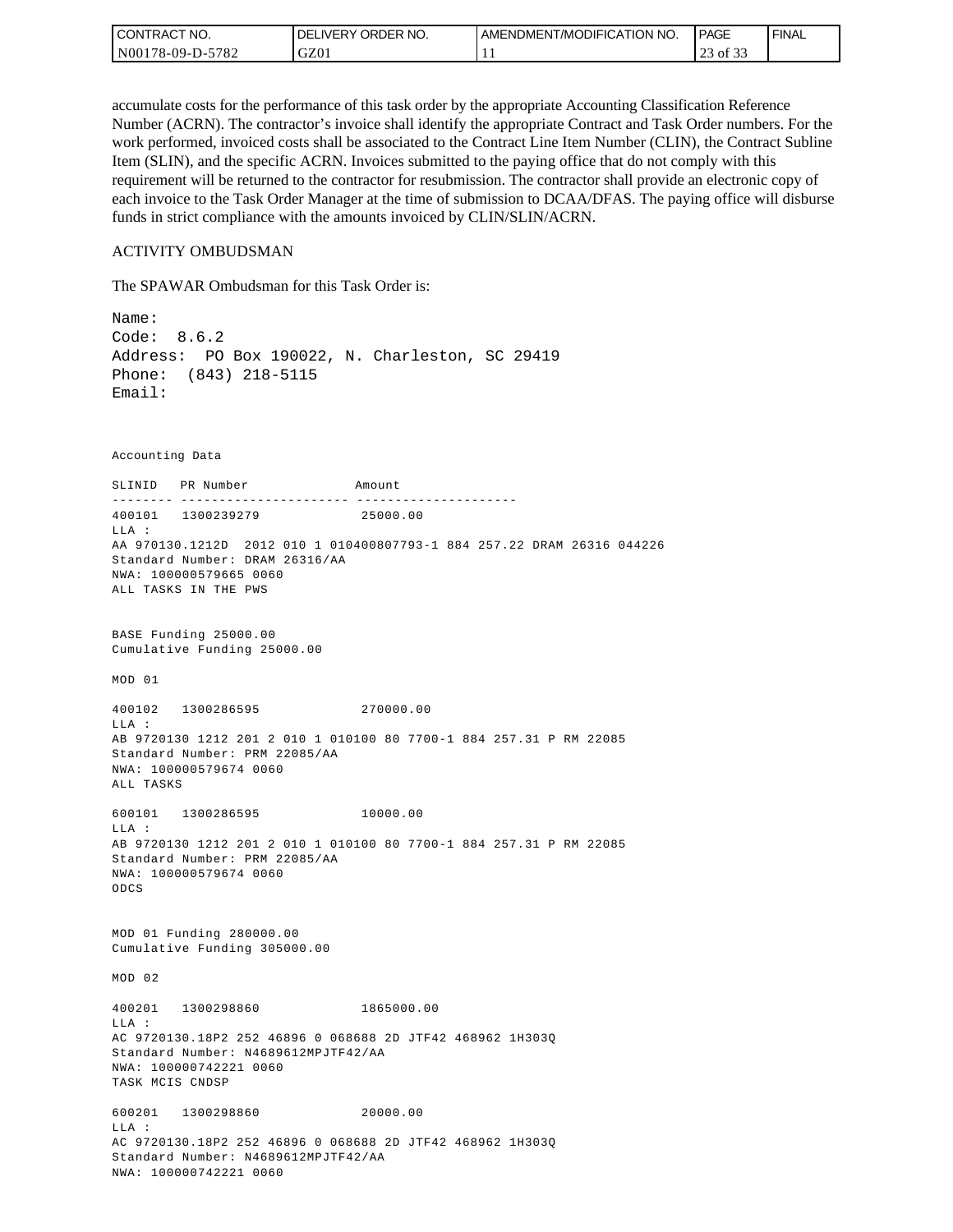ODCS TASK MCIS CNDSP MOD 02 Funding 1885000.00 Cumulative Funding 2190000.00 MOD 03 400202 1300319971 272477.34 LLA : AD 970130.1313D 2013 0101010400807793-1884 257.31 PRM 3347 044226 Standard Number: PRM 33474 NWA: 100000773020 0060 MOD 03 Funding 272477.34 Cumulative Funding 2462477.34 MOD 04 400203 1300332147 185367.00  $T.T.A$  : AE 9730130 1884 201 3 010 1 010400 80 7793-1 884 257.31 P RM 34293 044226 Standard Number: PRM 34293 NWA: 100000809878 0060 TASK MCIS NETTOPS MOD 04 Funding 185367.00 Cumulative Funding 2647844.34 MOD 05 Funding 0.00 Cumulative Funding 2647844.34 MOD 06 400204 1300354996 150000.00 LLA : AG 970130.1313D 2013 0101010400807793-1884 275.31 PRM35086 044226 Standard Number: PMR 35086 NWA:100000832927-0060 TASK MCIS NETTOPS 400205 1300354996 125000.00 LLA : AH 970130.1313D 2013 0101010400807793-1884 275.31 PRM35050 044226 Standard Number: PRM 35050 NWA: 100000832928-0060 TASK MCIS NETTOPS 600202 1300354996 5000.00 LLA : AH 970130.1313D 2013 0101010400807793-1884 275.31 PRM35050 044226 Standard Number: PRM 35050 NWA: 100000832928-0060 ODCS MCIS NETTOPS MOD 06 Funding 280000.00 Cumulative Funding 2927844.34 MOD 07 Funding 0.00 Cumulative Funding 2927844.34 MOD 08 400301 1300373150 1700000.00 LLA : CONTRACT NO. N00178-09-D-5782 DELIVERY ORDER NO. GZ01 AMENDMENT/MODIFICATION NO. 11 **PAGE**  24 of 33 FINAL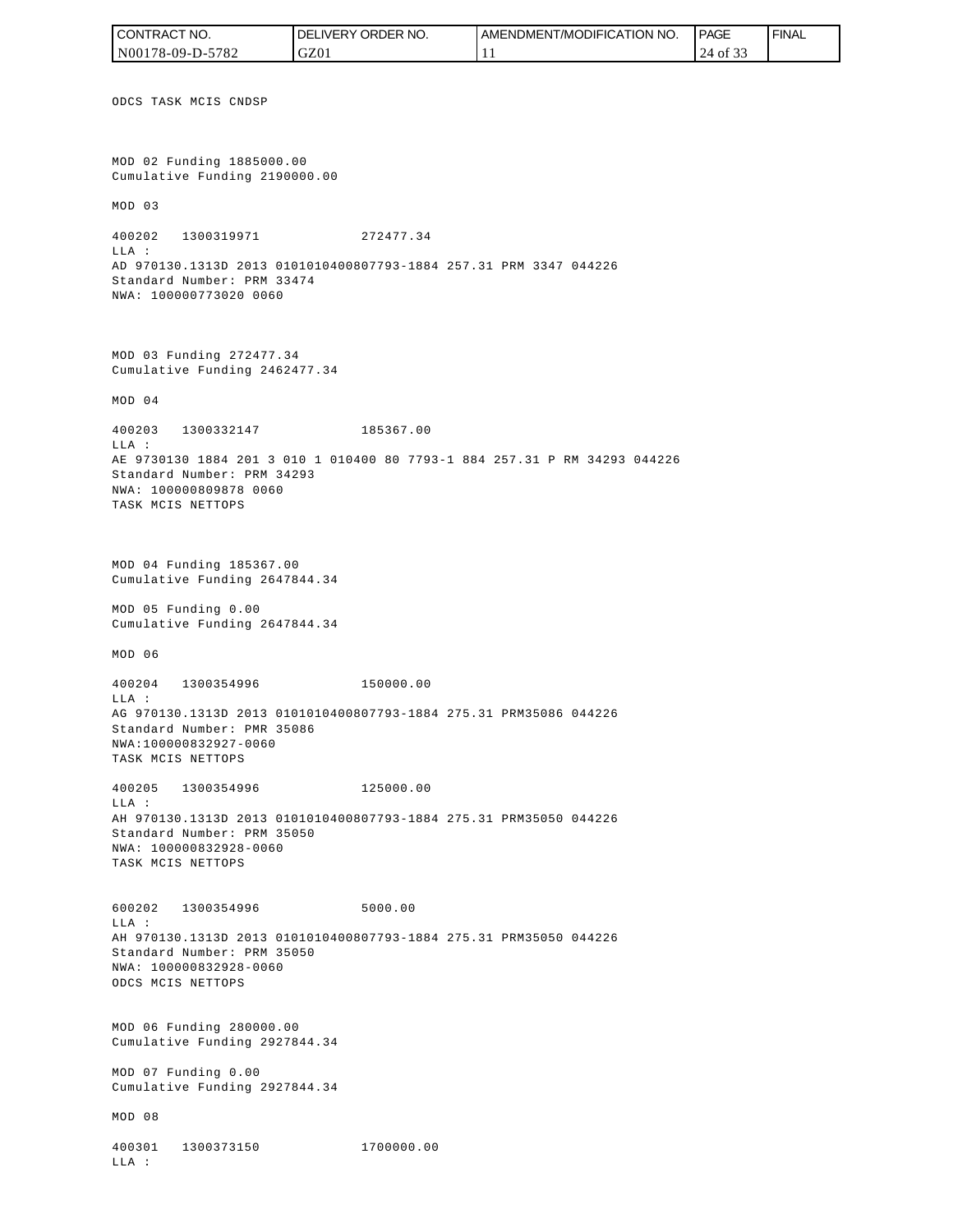| I CONTRACT NO.   | <b>I DELIVERY ORDER NO.</b> | I AMENDMENT/MODIFICATION NO. | PAGE          | ' FINAL |
|------------------|-----------------------------|------------------------------|---------------|---------|
| N00178-09-D-5782 | GZ01                        |                              | $25$ of $3.5$ |         |

AJ 9730130 18P2 253 46896 0 068688 2D PJTF38 4689631H304Q Standard Number: N4689613MPJTF38 NWA: 100000831524-0060 MCIS NETTOPS

400302 1300373150 180000.00 LLA : AK 9730130 1884 010 10104 0 080779 3 257.31 PRM36219 044226 Standard Number: PRM 36219 NWA: 100000852592-0060 MCIS NETTOPS

400303 1300373150 50000.00 LLA : AL 9730130 1884 010 10104 0 080779 3 257.31 PRM36229 044226 Standard Number: PRM 36229 NWA: 100000852590-0060 MCIS NETTOPS

600301 1300373150 9215.99 LLA : AJ 9730130 18P2 253 46896 0 068688 2D PJTF38 4689631H304Q

MOD 08 Funding 1939215.99 Cumulative Funding 4867060.33

MOD 09 Funding 0.00 Cumulative Funding 2927844.34

MOD 10 Funding 0.00 Cumulative Funding 4867060.33

MOD 11

400304 1300394554 150000.00 LLA : AM 97013.1414D 1884 0101010400807793 257.31 PRM46252 044226 Standard Number: PRM 46252 NWA: 100000876563 0060 TASK MCIS NETTOPS

MOD 11 Funding 150000.00 Cumulative Funding 5017060.33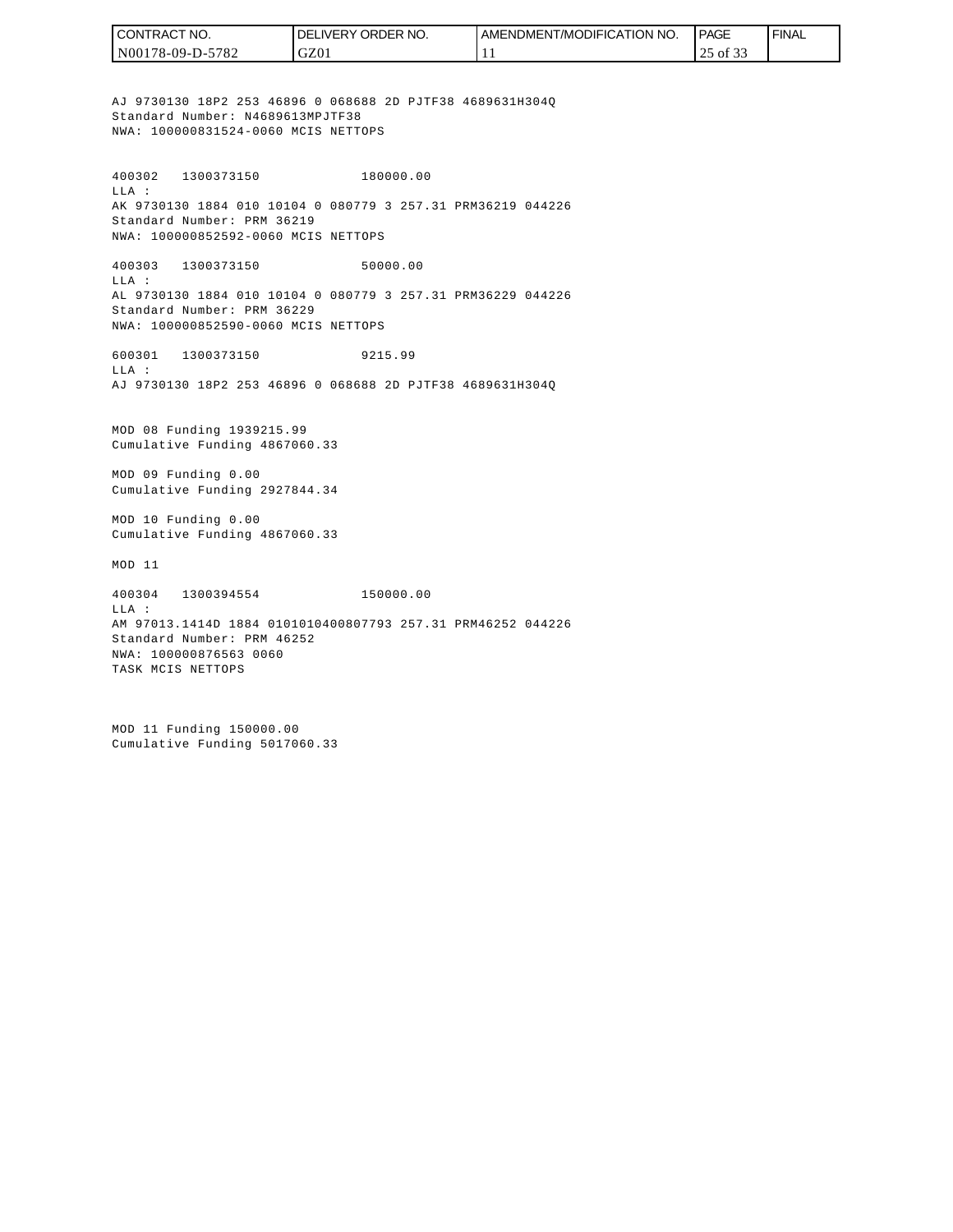| I CON <sup>-</sup><br><b>'TRACT NO.</b> | NO.<br>ORDER <sup>®</sup><br>DELIVERY | AMENDMENT/MODIFICATION NO. | I PAGE                              | ' FINAL |
|-----------------------------------------|---------------------------------------|----------------------------|-------------------------------------|---------|
| N00178-09-D-5782                        | GZ01                                  |                            | $\sim$ $\sim$ $\sim$<br>26<br>of 33 |         |

# **SECTION H SPECIAL CONTRACT REQUIREMENTS**

#### 5252.232-9206 SEGREGATION OF COSTS (DEC 2003)

(a) The Contractor agrees to segregate costs incurred under this task order at the lowest level of performance, either task or subtask, rather than on a total task order basis, and to submit invoices reflecting costs incurred at that level. Invoices shall contain summaries of work charged during the period covered, as well as overall cumulative summaries by labor category for all work invoiced to date (if applicable), by line item, task or subtask.

(b) Where multiple lines of accounting are present, the ACRN preceding the accounting citation will be found in Section B and/or Section G. Payment of Contractor invoices shall be accomplished only by charging the ACRN that corresponds to the work invoiced.

(c) Except when payment requests are submitted electronically as specified in the clause at DFARS 252.232-7003, Electronic Submission of Payment Requests, one copy of each invoice or voucher will be provided, at the time of submission to DCAA, to the Task Order Manager.

#### H-350 REIMBURSEMENT OF TRAVEL COSTS (NOV 2005)

(a) Contractor Request and Government Approval of Travel

Any travel under this contract must be specifically requested in writing, by the contractor prior to incurring any travel costs. If this contract is a definite or indefinite delivery contract, then the written Government authorization will be by task/delivery orders issued by the Ordering Officer or by a modification to an issued task/delivery order. If this contract is not a definite or indefinite delivery contract, then the written Government authorization will be by written notice of approval from the Contracting Officer's Representative (COR). The request shall include as a minimum, the following:

- (1) Contract number
- (2) Date, time, and place of proposed travel
- (3) Purpose of travel and how it relates to the contract
- (4) Contractor's estimated cost of travel
- (5) Name(s) of individual(s) traveling and;
- (6) A breakdown of estimated travel and per diem charges.
- (b) General

(1) The costs for travel, subsistence, and lodging shall be reimbursed to the contractor only to the extent that it is necessary and authorized for performance of the work under this contract. The costs for travel, subsistence, and lodging shall be reimbursed to the contractor in accordance with the Federal Acquisition Regulation (FAR) 31.205-46, which is incorporated by reference into this contract. As specified in FAR 31.205-46(a) (2), reimbursement for the costs incurred for lodging, meals and incidental expenses (as defined in the travel regulations cited subparagraphs  $(b)(1)(i)$  through  $(b)(1)(iii)$  below) shall be considered to be reasonable and allowable only to the extent that they do not exceed on a daily basis the maximum per diem rates in effect at the time of travel as set forth in the following:

(i) Federal Travel Regulation prescribed by the General Services Administration for travel in the contiguous 48 United States;

(ii) Joint Travel Regulation, Volume 2, DoD Civilian Personnel, Appendix A, prescribed by the Department of Defense for travel in Alaska, Hawaii, The Commonwealth of Puerto Rico, and the territories and possessions of the United States; or

(iii) Standardized Regulations, (Government Civilians, Foreign Areas), Section 925, "Maximum Travel Per Diem Allowances in Foreign Areas" prescribed by the Department of State, for travel in areas not covered in the travel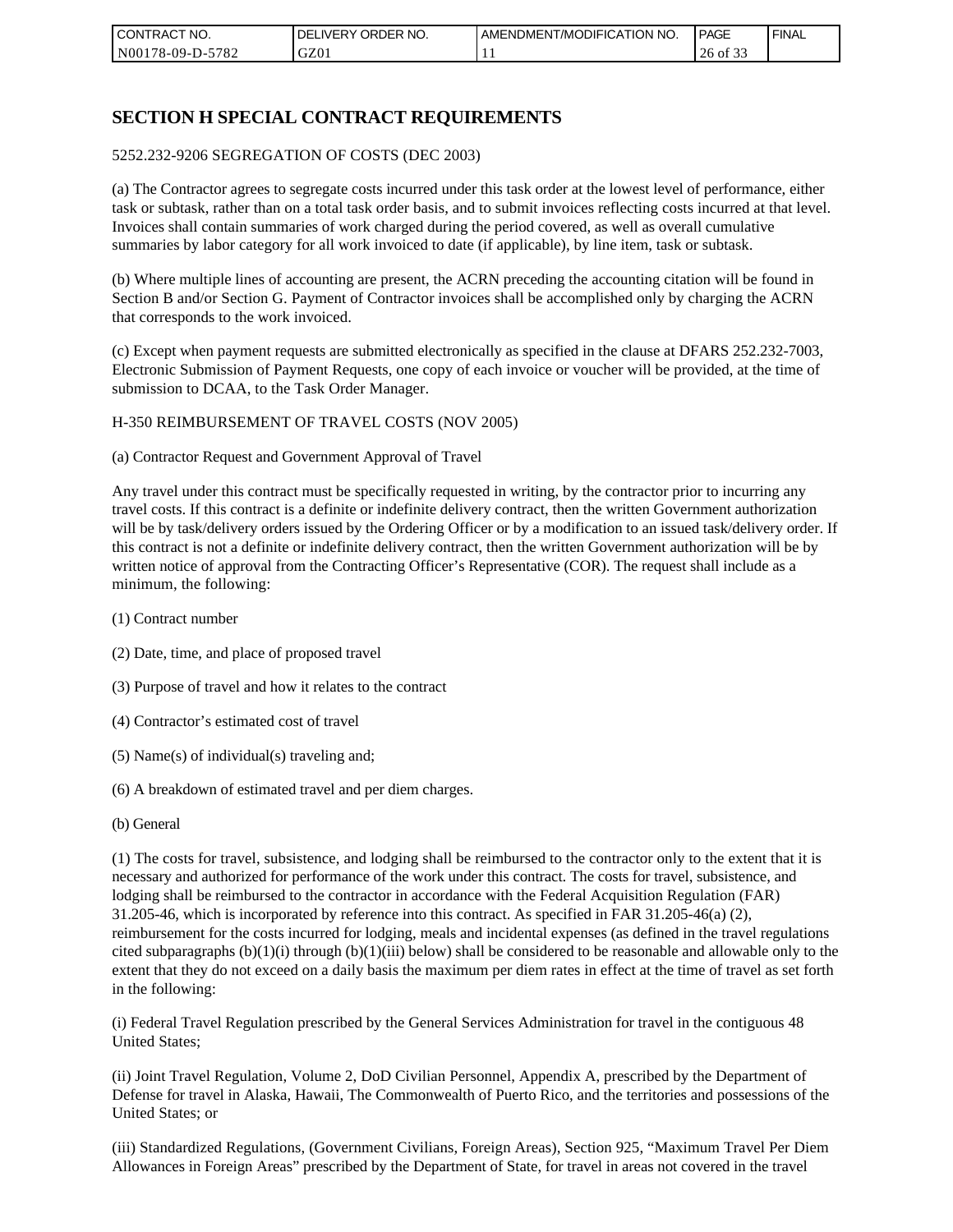| I CONTRACT NO.   | ' ORDER NO.<br><b>DELIVERY</b> | <b>LAMENDMENT/MODIFICATION NO.</b> | <b>PAGE</b>    | <b>FINAL</b> |
|------------------|--------------------------------|------------------------------------|----------------|--------------|
| N00178-09-D-5782 | GZ01                           |                                    | $\sim$<br>0132 |              |

regulations cited in subparagraphs  $(b)(1)(i)$  and  $(b)(1)(ii)$  above.

(2) Personnel in travel status from and to the contractor's place of business and designated work site or vice versa, shall be considered to be performing work under the contract, and contractor shall bill such travel time at the straight (regular) time rate; however, such billing shall not exceed eight hours per person for any one person while in travel status during one calendar day.

(c) Per Diem

(1) The contractor shall not be paid per diem for contractor personnel who reside in the metropolitan area in which the tasks are being performed. Per diem shall not be paid on services performed at contractor's home facility and at any facility required by the contract, or at any location within a radius of 50 miles from the contractor's home facility and any facility required by this contract.

(2) Costs for subsistence and lodging shall be paid to the contractor only to the extent that overnight stay is necessary and authorized in writing by the Government for performance of the work under this contract per paragraph (a). When authorized, per diem shall be paid by the contractor to its employees at a rate not to exceed the rate specified in the travel regulations cited in FAR 31.205-46(a)(2) and authorized in writing by the Government. The authorized per diem rate shall be the same as the prevailing locality per diem rate.

(3) Reimbursement to the contractor for per diem shall be limited to payments to employees not to exceed the authorized per diem and as authorized in writing by the Government per paragraph (a). Fractional parts of a day shall be payable on a prorated basis for purposes of billing for per diem charges attributed to subsistence on days of travel. The departure day from the Permanent Duty Station (PDS) and return day to the PDS shall be 75% of the applicable per diem rate. The contractor shall retain supporting documentation for per diem paid to employees as evidence of actual payments, as required by the FAR 52.216-7 "Allowable Cost and Payment" clause of the contract.

#### (d) Transportation

(1) The contractor shall be paid on the basis of actual amounts paid to the extent that such transportation is necessary for the performance of work under the contract and is authorized in writing by the Government per paragraph (a).

(2) The contractor agrees, in the performance of necessary travel, to use the lowest cost mode commensurate with the requirements of the mission and in accordance with good traffic management principles. When it is necessary to use air or rail travel, the contractor agrees to use coach, tourist class or similar accommodations to the extent consistent with the successful and economical accomplishment of the mission for which the travel is being performed. Documentation must be provided to substantiate non-availability of coach or tourist if business or first class is proposed to accomplish travel requirements.

(3) When transportation by privately owned conveyance (POC) is authorized, the contractor shall be paid on a mileage basis not to exceed the applicable Government transportation rate specified in the travel regulations cited in FAR 31.205-46(a)(2) and is authorized in writing by the Government per paragraph (a).

(4) When transportation by privately owned (motor) vehicle (POV) is authorized, required travel of contractor personnel, that is not commuting travel, may be paid to the extent that it exceeds the normal commuting mileage of such employee. When an employee's POV is used for travel between an employee's residence or the Permanent Duty Station and one or more alternate work sites within the local area, the employee shall be paid mileage for the distance that exceeds the employee's commuting distance.

(5) When transportation by a rental automobile, other special conveyance or public conveyance is authorized, the contractor shall be paid the rental and/or hiring charge and operating expenses incurred on official business (if not included in the rental or hiring charge). When the operating expenses are included in the rental or hiring charge, there should be a record of those expenses available to submit with the receipt. Examples of such operating expenses include: hiring charge (bus, streetcar or subway fares), gasoline and oil, parking, and tunnel tolls.

#### (6) Definitions:

(i) "Permanent Duty Station" (PDS) is the location of the employee's permanent work assignment (i.e., the building or other place where the employee regularly reports for work.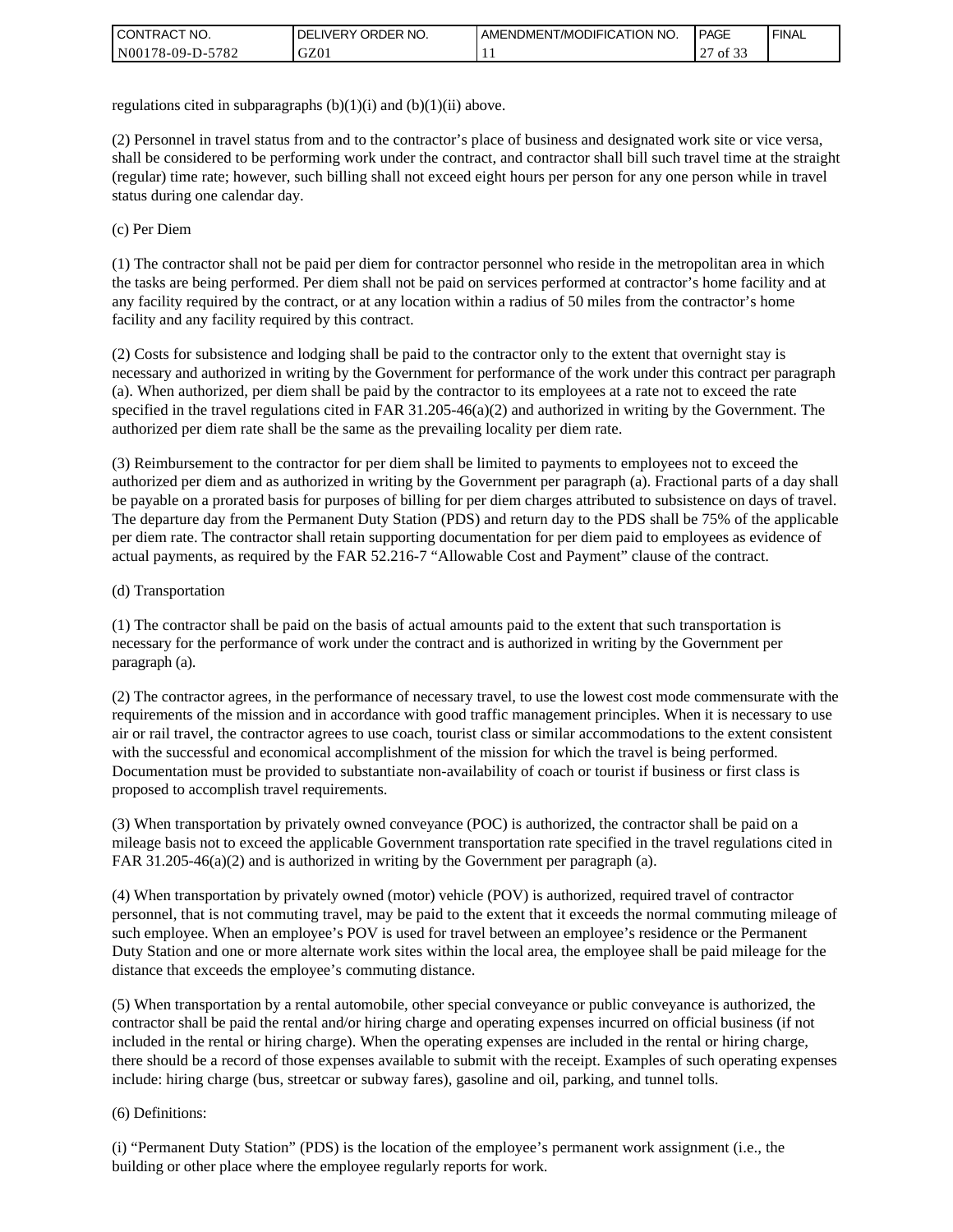| I CONTRACT NO.   | DELIVERY ORDER NO. | LAMENDMENT/MODIFICATION NO. | PAGE                                | ' FINAL |
|------------------|--------------------|-----------------------------|-------------------------------------|---------|
| N00178-09-D-5782 | GZ01               |                             | $\sim$ $\sim$ $\sim$<br>28<br>of 33 |         |

(ii) "Privately Owned Conveyance" (POC) is any transportation mode used for the movement of persons from place to place, other than a Government conveyance or common carrier, including a conveyance loaned for a charge to, or rented at personal expense by, an employee for transportation while on travel when such rental conveyance has not been authorized/approved as a Special Conveyance.

(iii) "Privately Owned (Motor) Vehicle (POV)" is any motor vehicle (including an automobile, light truck, van or pickup truck) owned by, or on a long-term lease (12 or more months) to, an employee or that employee's dependent for the primary purpose of providing personal transportation, that:

(a) is self-propelled and licensed to travel on the public highways;

(b) is designed to carry passengers or goods; and

(c) has four or more wheels or is a motorcycle or moped.

(iv) "Special Conveyance" is commercially rented or hired vehicles other than a POC and other than those owned or under contract to an agency.

(v) "Public Conveyance" is local public transportation (e.g., bus, streetcar, subway, etc) or taxicab.

(iv) "Residence" is the fixed or permanent domicile of a person that can be reasonably justified as a bona fide residence.

EXAMPLE 1: Employee's one way commuting distance to regular place of work is 7 miles. Employee drives from residence to an alternate work site, a distance of 18 miles. Upon completion of work, employee returns to residence, a distance of 18 miles.

In this case, the employee is entitled to be reimbursed for the distance that exceeds the normal round trip commuting distance (14 miles). The employee is reimbursed for 22 miles (18 + 18 - 14 = 22).

EXAMPLE 2: Employee's one way commuting distance to regular place of work is 15 miles. Employee drives from residence to an alternate work site, a distance of 5 miles. Upon completion of work, employee returns to residence, a distance of 5 miles.

In this case, the employee is not entitled to be reimbursed for the travel performed (10 miles), since the distance traveled is less than the commuting distance (30 miles) to the regular place of work.

EXAMPLE 3: Employee's one way commuting distance to regular place of work is 15 miles. Employee drives to regular place of work. Employee is required to travel to an alternate work site, a distance of 30 miles. Upon completion of work, employee returns to residence, a distance of 15 miles.

In this case, the employee is entitled to be reimbursed for the distance that exceeds the normal round trip commuting distance (30 miles). The employee is reimbursed for 30 miles  $(15 + 30 + 15 - 30 = 30)$ .

EXAMPLE 4: Employee's one way commuting distance to regular place of work is 12 miles. In the morning the employee drives to an alternate work site (45 miles). In the afternoon the employee returns to the regular place of work (67 miles). After completion of work, employee returns to residence, a distance of 12 miles.

In this case, the employee is entitled to be reimbursed for the distance that exceeds the normal round trip commuting distance (24 miles). The employee is reimbursed for 100 miles  $(45 + 67 + 12 - 24 = 100)$ .

EXAMPLE 5: Employee's one way commuting distance to regular place of work is 35 miles. Employee drives to the regular place of work (35 miles). Later, the employee drives to alternate work site #1 (50 miles) and then to alternate work site #2 (25 miles). Employee then drives to residence (10 miles).

In this case, the employee is entitled to be reimbursed for the distance that exceeds the normal commuting distance (70 miles). The employee is reimbursed for 50 miles  $(35 + 50 + 25 + 10 - 70 = 50)$ .

EXAMPLE 6: Employee's one way commuting distance to regular place of work is 20 miles. Employee drives to the regular place of work (20 miles). Later, the employee drives to alternate work site #1 (10 miles) and then to alternate work site #2 (5 miles). Employee then drives to residence (2 miles).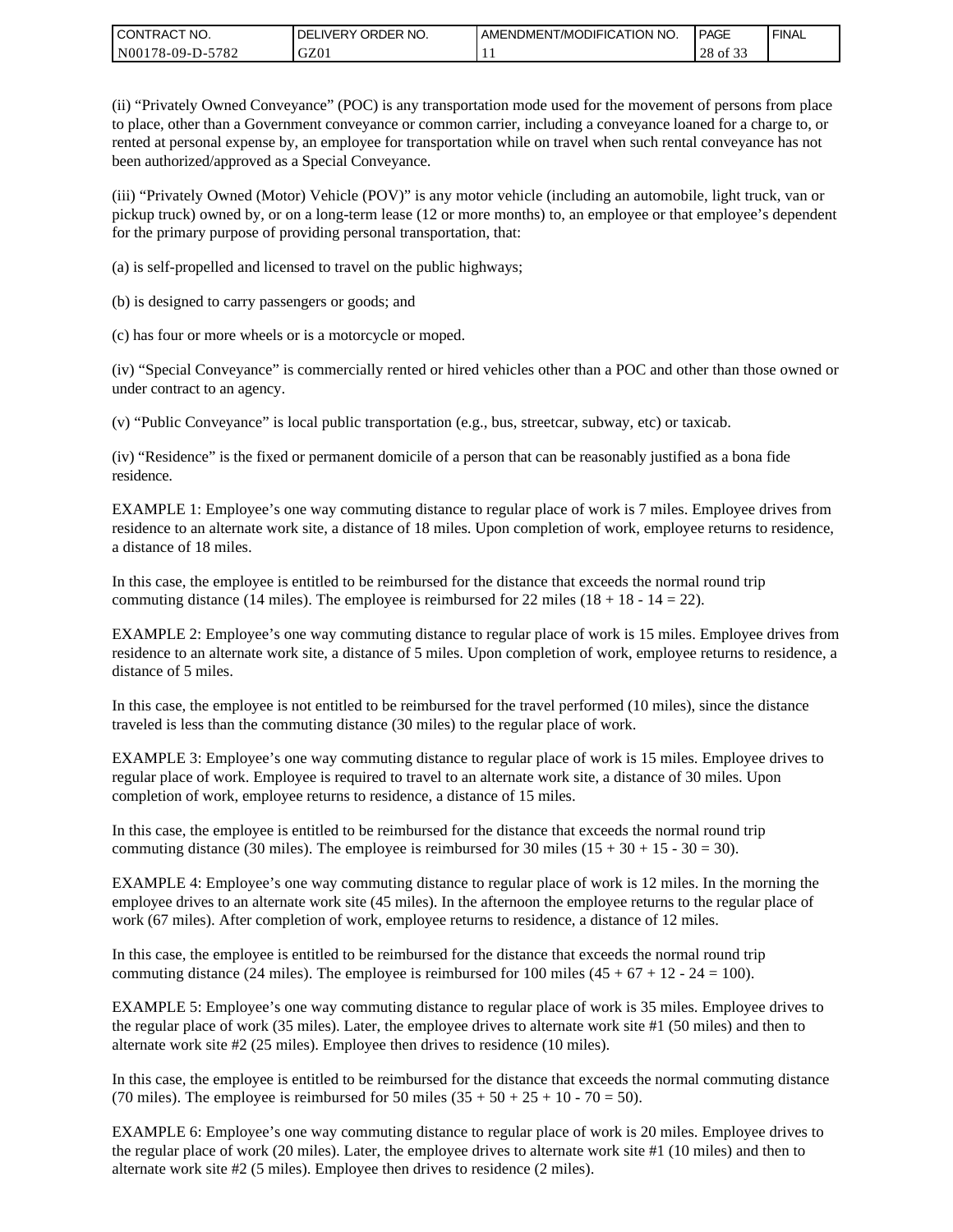| <b>CONTRACT NO.</b> | ' ORDER NO.<br><b>DELIVERY</b> | I AMENDMENT/MODIFICATION NO. | PAGE        | ' FINAL |
|---------------------|--------------------------------|------------------------------|-------------|---------|
| N00178-09-D-5782    | GZ01                           |                              | 29<br>of 33 |         |

In this case, the employee is not entitled to be reimbursed for the travel performed (37 miles), since the distance traveled is less than the commuting distance (40 miles) to the regular place of work.

#### H-355 CONTRACTOR IDENTIFICATION (DEC 1999)

(a) Contractor employees must be clearly identifiable while on Government property by wearing appropriate badges.

(b) Contractor employees are required to clearly identify themselves and the company they work for whenever making contact with Government personnel by telephone or other electronic means.

H-359 LIMITED RELEASE OF CONTRACTOR CONFIDENTIAL BUSINESS INFORMATION (CBI) (NOV 2003)

#### (a) Definition.

"Confidential business information," as used in this clause, is defined as all forms and types of financial, business, scientific, technical, economic, or engineering information, including patterns, plans, compilations, program devices, formulas, designs, prototypes, methods, techniques, processes, procedures, programs, or codes, whether tangible or intangible, and whether or how stored, compiled, or memorialized physically, electronically, graphically, photographically, or in writing if -- (1) the owner thereof has taken reasonable measures to keep such information secret, and (2) the information derives independent economic value, actual or potential from not being generally known to, and not being readily ascertainable through proper means by, the public. Confidential business information may include technical data as that term is defined in DFARS §§ 252.227-7013(a)(14),  $252.227-7015(a)(4)$ , and  $252.227-7018(a)(19)$ . It may also include computer software as that term is defined in DFARS §§ 252.227-7014(a)(4) and 252.227-7018(a)(4).

(b) The Space and Naval Warfare Systems Command (SPAWAR) may release to individuals employed by SPAWAR support contractors and their subcontractors confidential business information submitted by the contractor or its subcontractors pursuant to the provisions of this contract. Business information that would ordinarily be entitled to confidential treatment may be included in the information released to these individuals. Accordingly, by submission of a proposal or execution of this contract, the offeror or contractor and its subcontractors consent to a limited release of its confidential business information.

(c) Circumstances where SPAWAR may release the contractor's or subcontractors' confidential business information include the following:

(1) To other SPAWAR contractors and subcontractors, and their employees tasked with assisting SPAWAR in handling and processing information and documents in the administration of SPAWAR contracts, such as file room management and contract closeout.

(2) To SPAWAR contractors and subcontractors, and their employees tasked with assisting SPAWAR in accounting support services, including access to cost-reimbursement vouchers.

(3) To SPAWAR contractors and subcontractors, and their employees tasked with assisting SPAWAR in crafting performance work statements, assisting with the evaluation of task order cost/technical proposals and assembling performance metrics information.

(d) SPAWAR recognizes its obligation to protect the contractor and its subcontractors from competitive harm that could result from the release of such information. SPAWAR will permit the limited release of confidential business information under paragraphs  $(c)(1)$ ,  $(c)(2)$  and  $(c)(3)$  only under the following conditions:

(1) SPAWAR determines that access is required by other SPAWAR contractors and their subcontractors to perform the tasks described in paragraphs  $(c)(1)$ ,  $(c)(2)$  and  $(c)(3)$ ,

(2) Access to confidential business information is restricted to individuals with a bona fide need to possess,

(3) Contractors, their subcontractors, and their employees who are granted access to confidential business information have signed an appropriate non-disclosure agreement requiring them to provide the same level of protection to confidential business information that would be provided by SPAWAR employees,

(4) Contractors and their subcontractors having access to confidential business information have agreed under their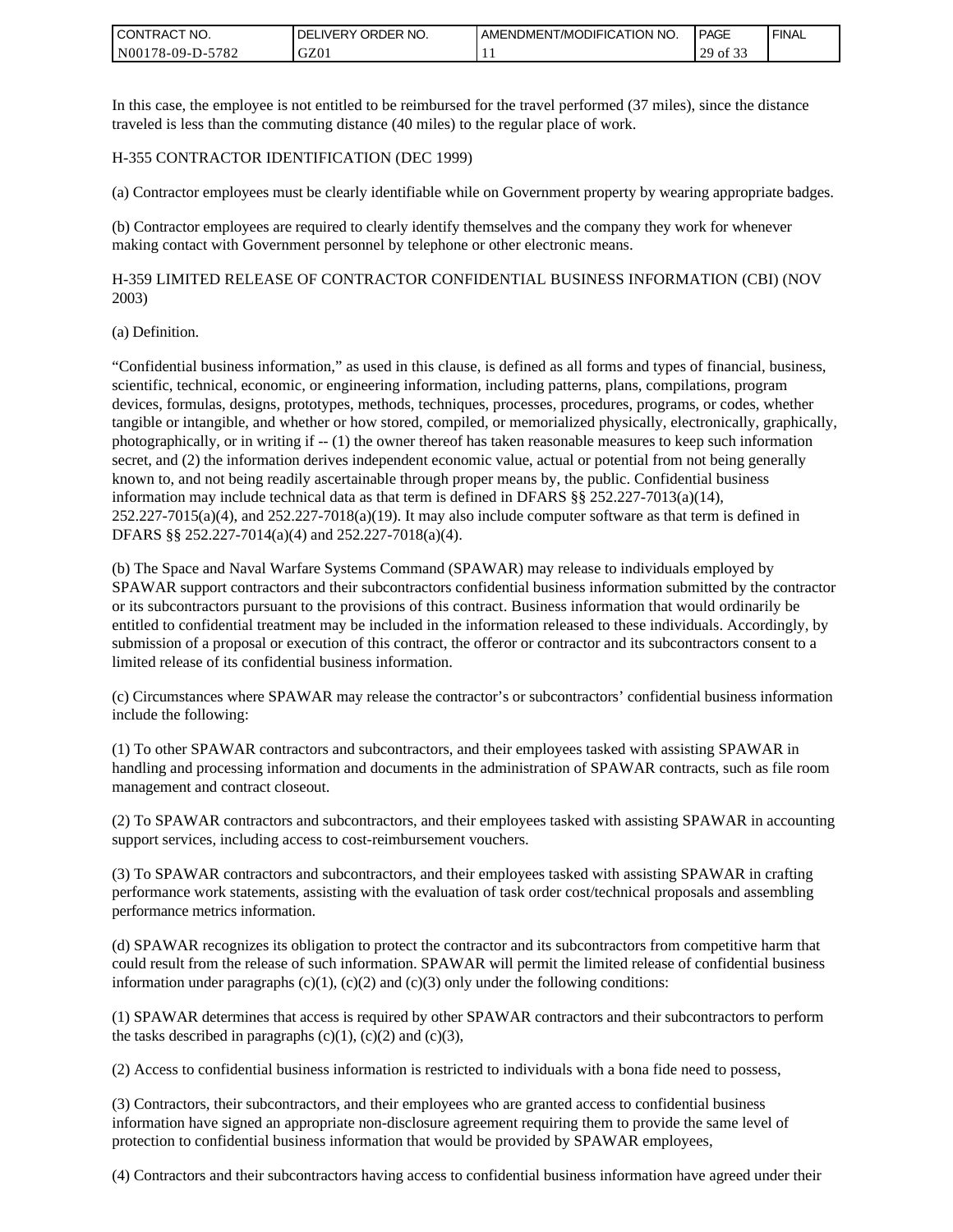| <b>CONTRACT NO.</b> | ' ORDER NO.<br><b>DELIVERY</b> | AMENDMENT/MODIFICATION NO. | <b>PAGE</b>            | ' FINAL |
|---------------------|--------------------------------|----------------------------|------------------------|---------|
| N00178-09-D-5782    | GZ01                           |                            | 0.22<br>30<br>οt<br>ີ່ |         |

contract or a separate corporate non-disclosure agreement to provide the same level of protection to confidential business information that would be provided by SPAWAR employees, and

(5) SPAWAR contractors and their subcontractors performing the tasks described in paragraphs  $(c)(1)$ ,  $(c)(2)$  or  $(c)(3)$ have agreed under their contract or a separate non-disclosure agreement to not use confidential business information for any purpose other than performing the tasks described in paragraphs  $(c)(1)$ ,  $(c)(2)$  and  $(c)(3)$ .

(e) SPAWAR's responsibilities under the Freedom of Information Act are not affected by this clause.

(f) If SPAWAR satisfies the conditions listed in paragraph (d), the contractor and its subcontractors agree to indemnify and hold harmless the Government, its agents, and employees from every claim or liability, including attorneys fees, court costs, and expenses, arising out of, or in any way related to, the misuse or unauthorized modification, reproduction, release, display, or disclosure of confidential business information provided by the contractor to the Government.

(g) The contractor agrees to include, and require inclusion of, this clause in all subcontracts at any tier that requires the furnishing of confidential business information.

#### ORGANIZATIONAL CONFLICT OF INTEREST (NAVSEA) (JUL 2000) (RESTATED FROM BASIC CONTRACT)

(a) "Organizational Conflict of Interest" means that because of other activities or relationships with other persons, a person is unable or potentially unable to render impartial assistance or advice to the Government, or the person's objectivity in performing the contract work is or might be otherwise impaired, or a person has an unfair competitive advantage. "Person" as used herein includes Corporations, Partnerships, Joint Ventures, and other business enterprises.

(b) The Contractor warrants that to the best of its knowledge and belief, and except as otherwise set forth in the contract, the Contractor does not have any organizational conflict of interest(s) as defined in paragraph (a).

(c) It is recognized that the effort to be performed by the Contractor under this contract may create a potential organizational conflict of interest on the instant contract or on a future acquisition. In order to avoid this potential conflict of interest, and at the same time to avoid prejudicing the best interest of the Government, the right of the Contractor to participate in future procurement of equipment and/or services that are the subject of any work under this contract shall be limited as described below in accordance with the requirements of FAR 9.5.

(d) (1) The Contractor agrees that it shall not release, disclose, or use in any way that would permit or result in disclosure to any party outside the Government any information provided to the Contractor by the Government during or as a result of performance of this contract. Such information includes, but is not limited to, information submitted to the Government on a confidential basis by other persons. Further, the prohibition against release of Government provided information extends to cover such information whether or not in its original form, e.g., where the information has been included in Contractor generated work or where it is discernible from materials incorporating or based upon such information. This prohibition shall not expire after a given period of time.

(2) The Contractor agrees that it shall not release, disclose, or use in any way that would permit or result in disclosure to any party outside the Government any information generated or derived during or as a result of performance of this contract. This prohibition shall expire after a period of three years after completion of performance of this contract.

(3) The prohibitions contained in subparagraphs  $(d)(1)$  and  $(d)(2)$  shall apply with equal force to any affiliate of the Contractor, any subcontractor, consultant, or employee of the Contractor, any joint venture involving the Contractor, any entity into or with which it may merge or affiliate, or any successor or assign of the Contractor. The terms of paragraph (f) of this Special Contract Requirement relating to notification shall apply to any release of information in contravention of this paragraph (d).

(e) The Contractor further agrees that, during the performance of this contract and for a period of three years after completion of performance of this contract, the Contractor, any affiliate of the Contractor, any subcontractor, consultant, or employee of the Contractor, any joint venture involving the Contractor, any entity into or with which it may subsequently merge or affiliate, or any other successor or assign of the Contractor, shall not furnish to the United States Government, either as a prime contractor or as a subcontractor, or as a consultant to a prime contractor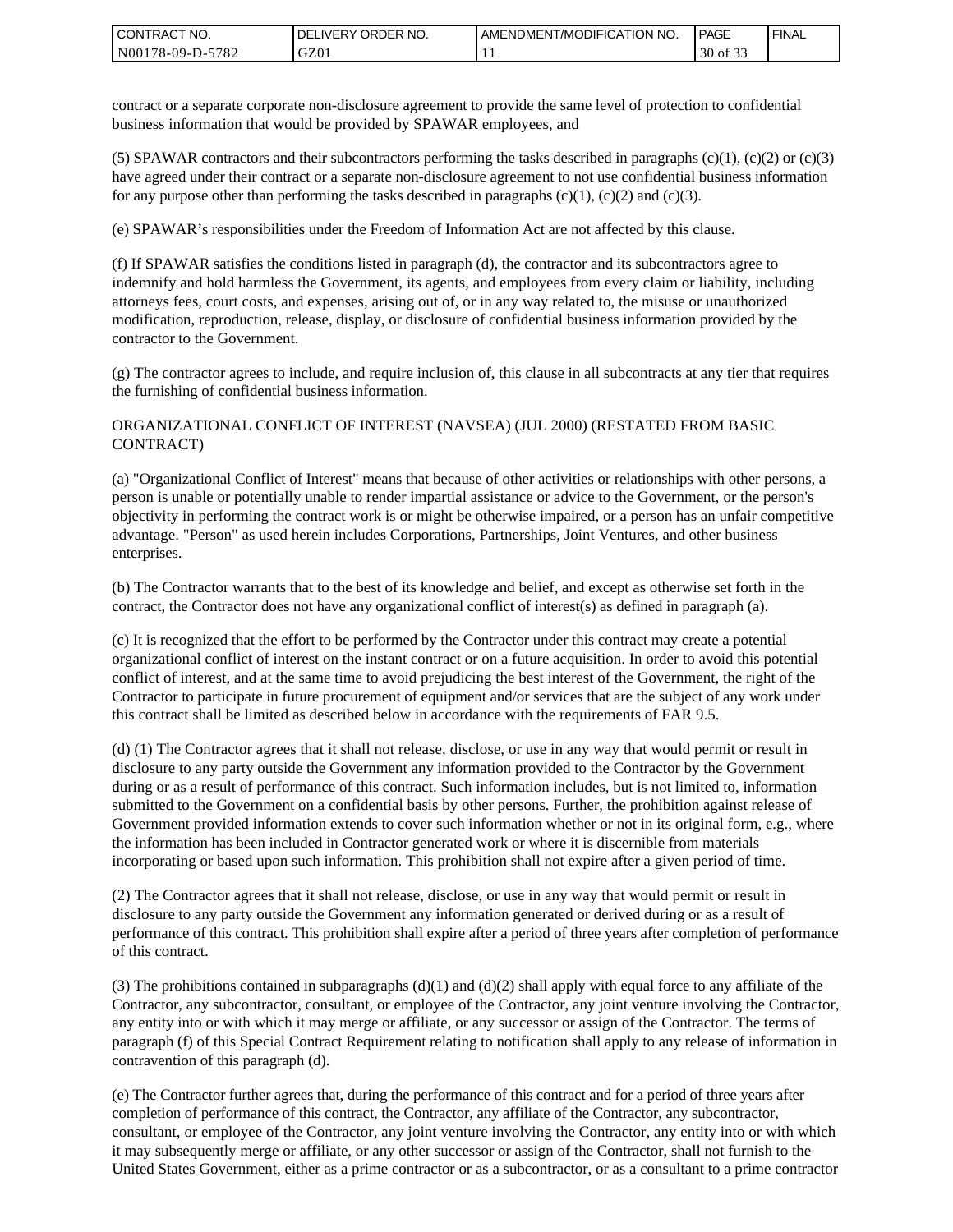| l CON <sup>-</sup><br>'TRACT NO. | ORDER<br>NO.<br>.IVERY<br>DELI | AMENDMENT/MODIFICATION NO. | <b>PAGE</b>              | ' FINAL |
|----------------------------------|--------------------------------|----------------------------|--------------------------|---------|
| N00178-09-D-5<br>5782            | GZ01                           |                            | 0.25<br>ΟĪ<br><u>. .</u> |         |

or subcontractor, any system, component or services which is the subject of the work to be performed under this contract. This exclusion does not apply to any recompetition for those systems, components or services furnished pursuant to this contract. As provided in FAR 9.505-2, if the Government procures the system, component, or services on the basis of work statements growing out of the effort performed under this contract, from a source other than the contractor, subcontractor, affiliate, or assign of either, during the course of performance of this contract or before the three year period following completion of this contract has lapsed, the Contractor may, with the authorization of the SeaPort/Task Order Contracting Officer, participate in a subsequent procurement for the same system, component, or service. In other words, the Contractor may be authorized to compete for procurement(s) for systems, components or services subsequent to an intervening procurement.

(f) The Contractor agrees that, if after award, it discovers an actual or potential organizational conflict of interest, it shall make immediate and full disclosure in writing to the SeaPort/Task Order Contracting Officer. The notification shall include a description of the actual or potential organizational conflict of interest, a description of the action which the Contractor has taken or proposes to take to avoid, mitigate, or neutralize the conflict, and any other relevant information that would assist the SeaPort/Task Order Contracting Officer in making a determination on this matter. Notwithstanding this notification, the Government may terminate the contract/Task Orders for the convenience of the Government if determined to be in the best interest of the Government.

(g) Notwithstanding paragraph (f) above, if the Contractor was aware, or should have been aware, of an organizational conflict of interest prior to the award of this contract or becomes, or should become, aware of an organizational conflict of interest after award of this contract and does not make an immediate and full disclosure in writing to the SeaPort/Task Order Contracting Officer, the Government may terminate this contract/task orders for default.

(h) If the Contractor takes any action prohibited by this requirement or fails to take action required by this requirement, the Government may terminate this contract for default.

(i) The SeaPort/Task Order's Contracting Officer's decision as to the existence or nonexistence of an actual or potential organizational conflict of interest shall be final.

(j) Nothing in this requirement is intended to prohibit or preclude the Contractor from marketing or selling to the United States Government its product lines in existence on the effective date of this contract; nor, shall this requirement preclude the Contractor from participating in any research and development or delivering any design development model or prototype of any such equipment. Additionally, sale of catalog or standard commercial items are exempt from this requirement.

(k) The Contractor shall promptly notify the Contracting Officer, in writing, if it has been tasked to evaluate or advise the Government concerning its own products or activities or those of a competitor in order to ensure proper safeguards exist to guarantee objectivity and to protect the Government's interest.

(l) The Contractor shall include this requirement in subcontracts of any tier which involve access to information or situations/conditions covered by the preceding paragraphs, substituting "subcontractor" for "contractor" where appropriate.

(m) The rights and remedies described herein shall not be exclusive and are in addition to other rights and remedies provided by law or elsewhere included in the basic contract or this task order.

(n) Compliance with this requirement is a material requirement of the basic contract and this task order.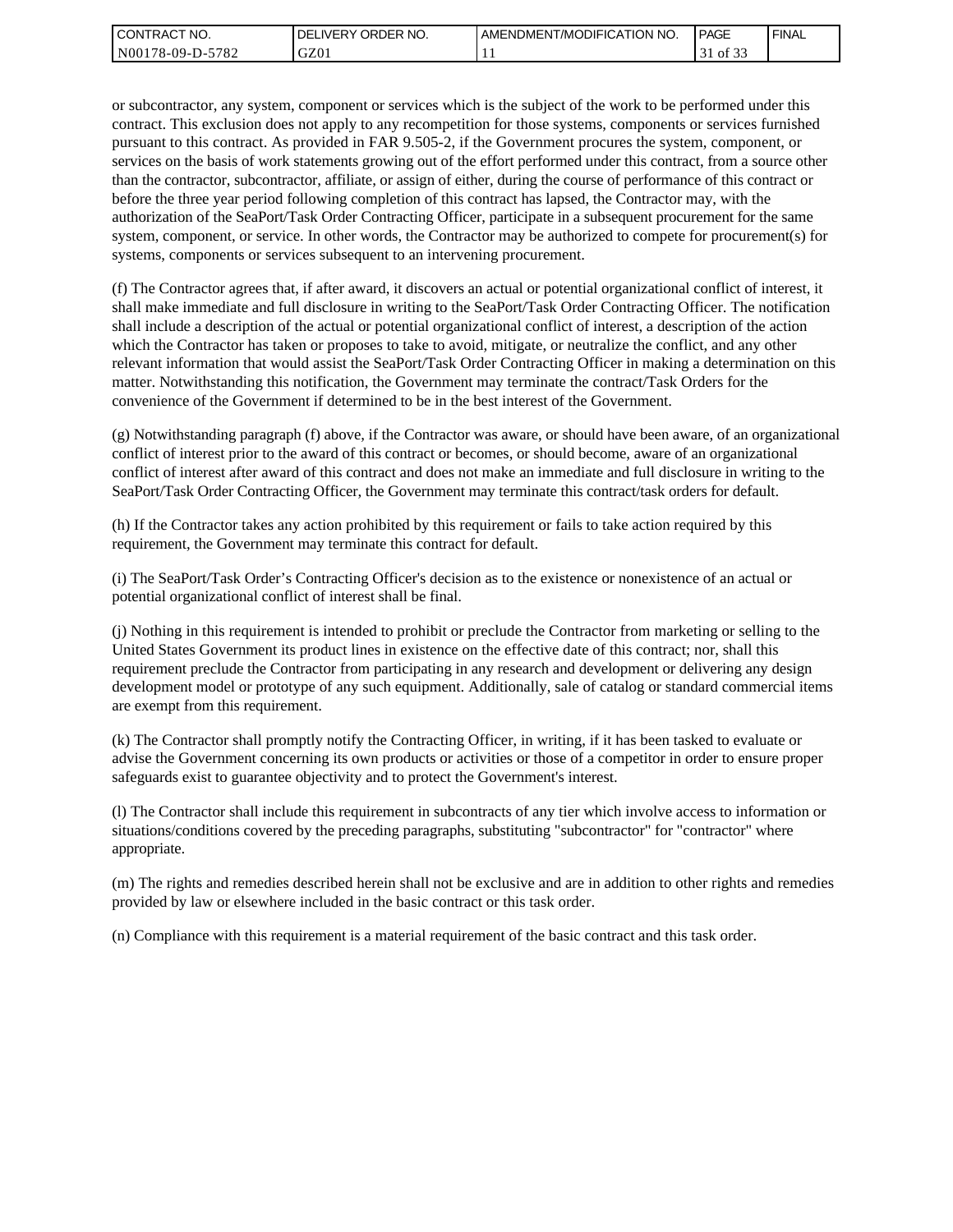| CONTRACT NO.     | ORDER <sup>'</sup><br>NO.<br><b>DELIVERY</b> | AMENDMENT/MODIFICATION NO. | PAGE                  | <b>FINAL</b> |
|------------------|----------------------------------------------|----------------------------|-----------------------|--------------|
| N00178-09-D-5782 | GZ01                                         | . .                        | $\sim$<br>of 33<br>32 |              |

# **SECTION I CONTRACT CLAUSES**

52.217-9 OPTION TO EXTEND THE TERM OF THE CONTRACT (MAR 2000)

(a) The Government may extend the term of this task order by written notice to the Contractor on or before the expiration of the task order; provided, that the Government gives the Contractor a preliminary written notice of its intent to extend at least 60 days before the task order expires. The preliminary notice does not commit the Government to an extension.

(b) If the Government exercises this option, the extended task order shall be considered to include this option clause.

(c) The total duration of this task order, including the exercise of any options under this clause, shall not exceed five years.

#### 52.219-14 LIMITATIONS OF SUBCONTRACTING (DEC 1996)

Authorized subcontractors:

Nortel Government Solutions, Inc

Mandex, Inc.

Planned Systems International, Inc.

Dependable global Solutions, Inc

Cyber Squared, Inc.